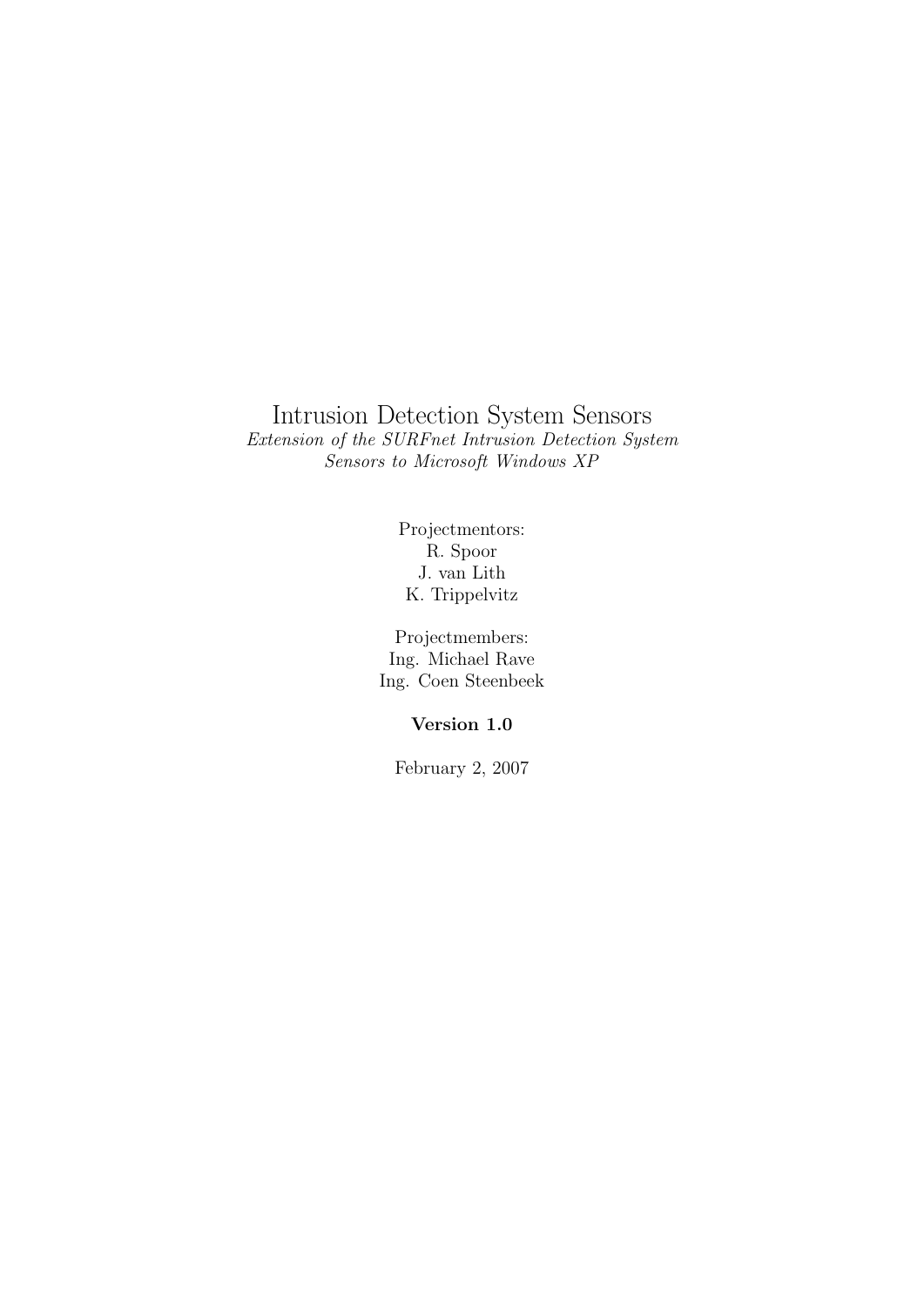#### Abstract

The SURFnet IDS is a distributed IDS, based on a client-server principle. The server-side runs honeypot and tunnel software. The client-side is represented by a dedicated sensors, which create tunnels to the server.

The functionality of the IDS system will be extended with this project. The target of this project is the development of a non dedicated Windows-based IDS Sensors, that can be used in the current infrastructure. During the project two possible solutions for the Windows Sensors were designed.

When a Windows sensor is attacked, in the first solution, it will forward the traffic to the "old-style" sensor, which will then forward it to the honeypot. The second solution is based on the same technique as the current sensor, namely to open a tunnel to the honeypot.

Both solutions were implemented and tested, and at this moment we recommend to use the direct second solution, because it is already been tested in a test environment and only needs to be tuned for optimal performance. Further research and testing needs to be done, before either of the solutions can be introduced in the production environment.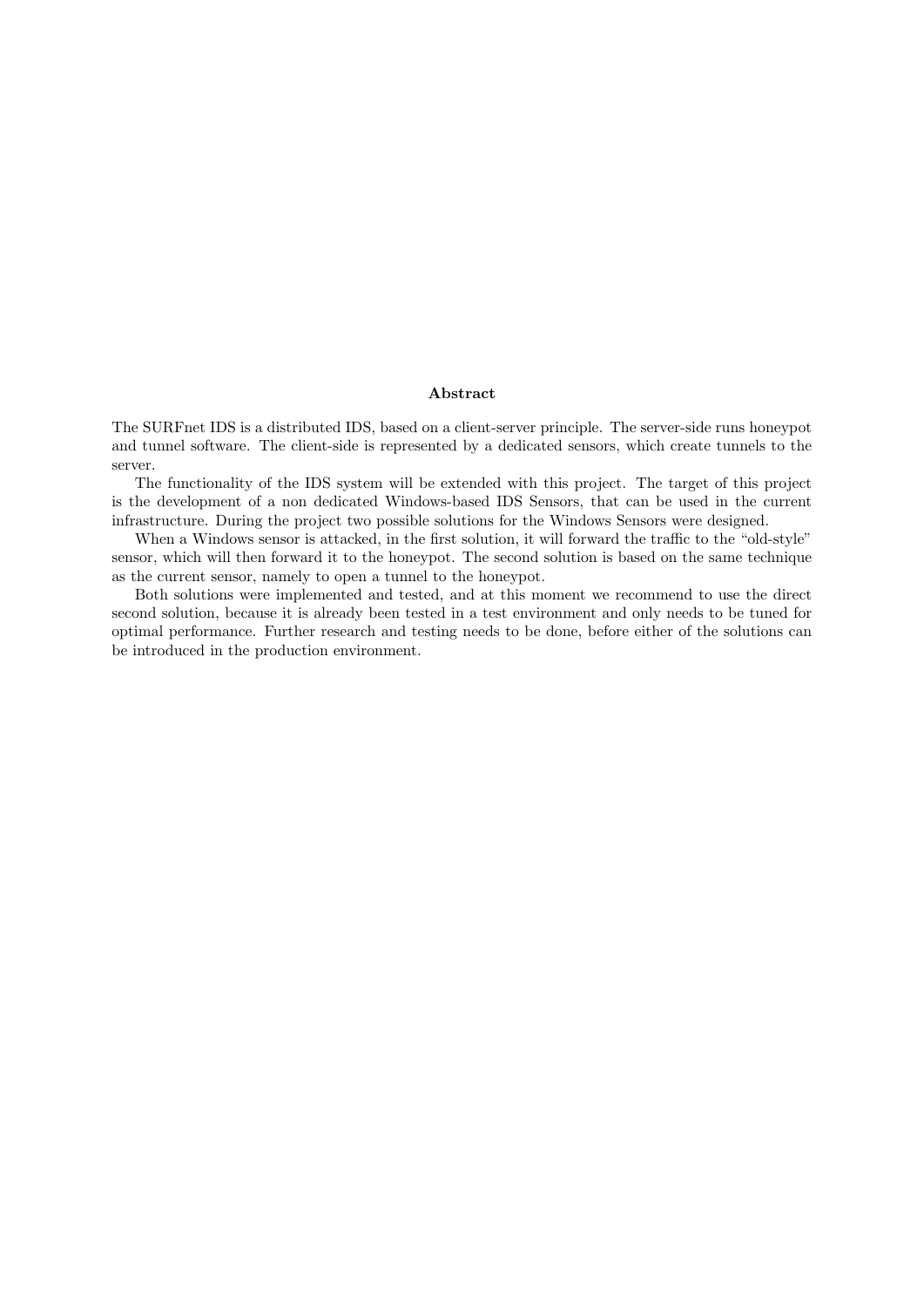## Acknowledgments

We would like to extend our gratitude to the following people and organizations for their assistance in our research.

SURFnet, Utrecht for giving us the time and resources to make this project possible

SURFnet IDS Team for the feedback and support during the project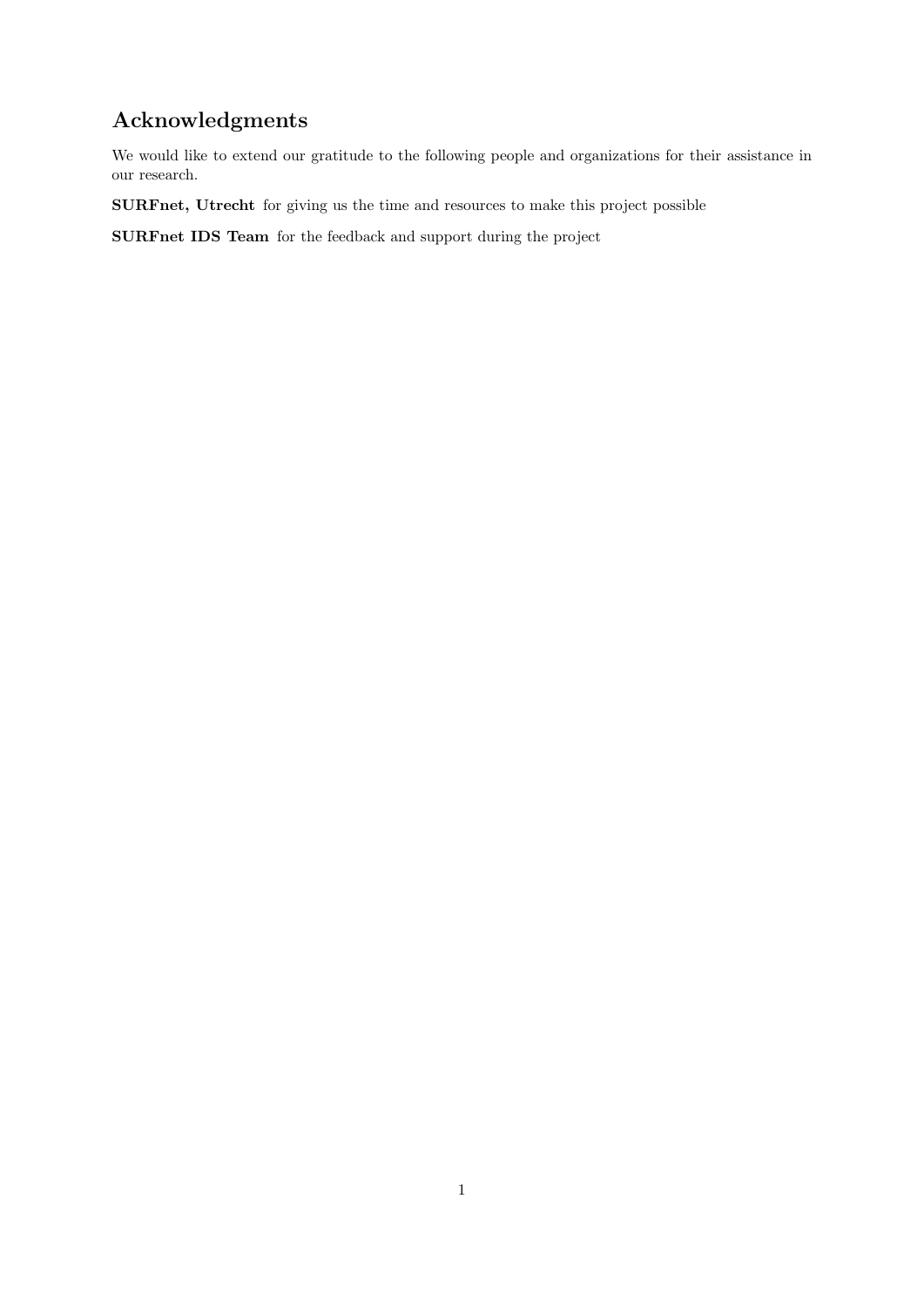# **Contents**

| $\mathbf 1$ | Introduction                                                                                                                                                                              | 3                                         |
|-------------|-------------------------------------------------------------------------------------------------------------------------------------------------------------------------------------------|-------------------------------------------|
| $\bf{2}$    | <b>Intrusion Detection Systems</b><br>What are the differnt types of IDS's? $\dots \dots \dots \dots \dots \dots \dots \dots \dots \dots \dots \dots$<br>2.1                              | $\overline{\mathbf{4}}$<br>$\overline{4}$ |
| 3           | The SURFnet IDS                                                                                                                                                                           | 5                                         |
| 4           | <b>Problem Definition</b><br>4.1                                                                                                                                                          | 7<br>7                                    |
|             | 4.2<br>4.3                                                                                                                                                                                | $\overline{7}$<br>8                       |
| 5           | Unused ports                                                                                                                                                                              | 9                                         |
|             | 5.1<br>Netstat<br>5.2                                                                                                                                                                     | 9<br>9                                    |
|             | 5.3<br>5.4<br>Fport<br>$5.5\,$                                                                                                                                                            | 9<br>9<br>9                               |
|             | 5.6<br>5.7                                                                                                                                                                                | 10<br>10                                  |
|             | 5.8<br>5.9<br>5.9.1                                                                                                                                                                       | 10<br>10<br>11                            |
| 6           | Port Forwarding                                                                                                                                                                           | 12                                        |
|             | 6.1<br>6.2<br>6.3<br>6.4<br>6.5<br>TCP port rerouter $\dots \dots \dots \dots \dots \dots \dots \dots \dots \dots \dots \dots \dots \dots \dots \dots \dots \dots$<br>6.6<br>Netsh<br>6.7 | 12<br>12<br>12<br>12<br>13<br>13<br>13    |
| 7           | Solutions<br>7.1                                                                                                                                                                          | 15<br>15                                  |
|             | 7.1.1<br>7.1.2                                                                                                                                                                            | 15<br>16                                  |
|             | 7.2<br>7.2.1<br><b>Sensors</b><br>7.3<br>Direct versus Indirect                                                                                                                           | 16<br>16<br>17                            |
|             | 7.3.1<br>7.3.2<br>7.3.3                                                                                                                                                                   | 17<br>17<br>18                            |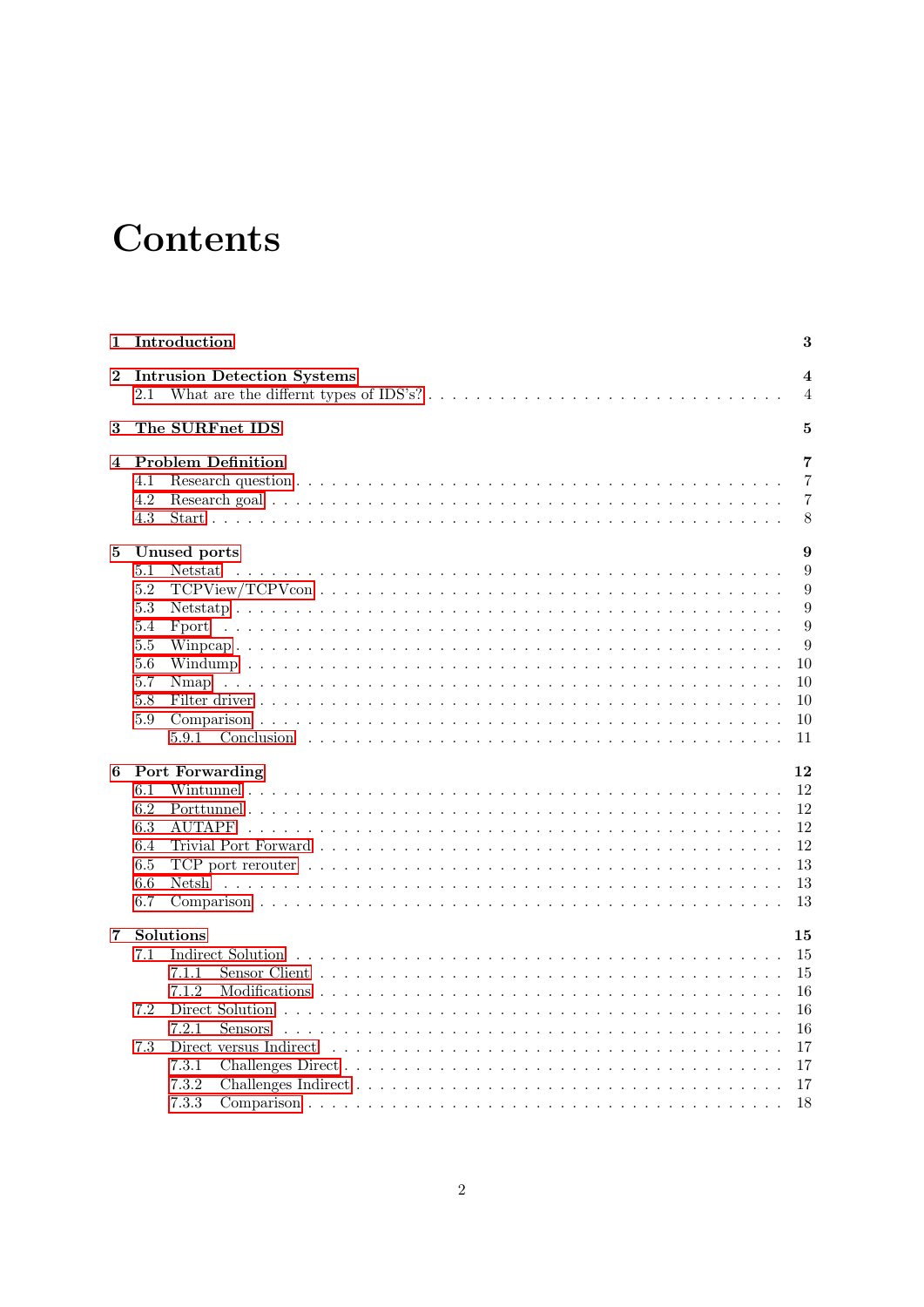| 8 Conclusion |  |  |  |  |
|--------------|--|--|--|--|
|              |  |  |  |  |
|              |  |  |  |  |
|              |  |  |  |  |
| 9 Appendixes |  |  |  |  |
|              |  |  |  |  |
|              |  |  |  |  |
|              |  |  |  |  |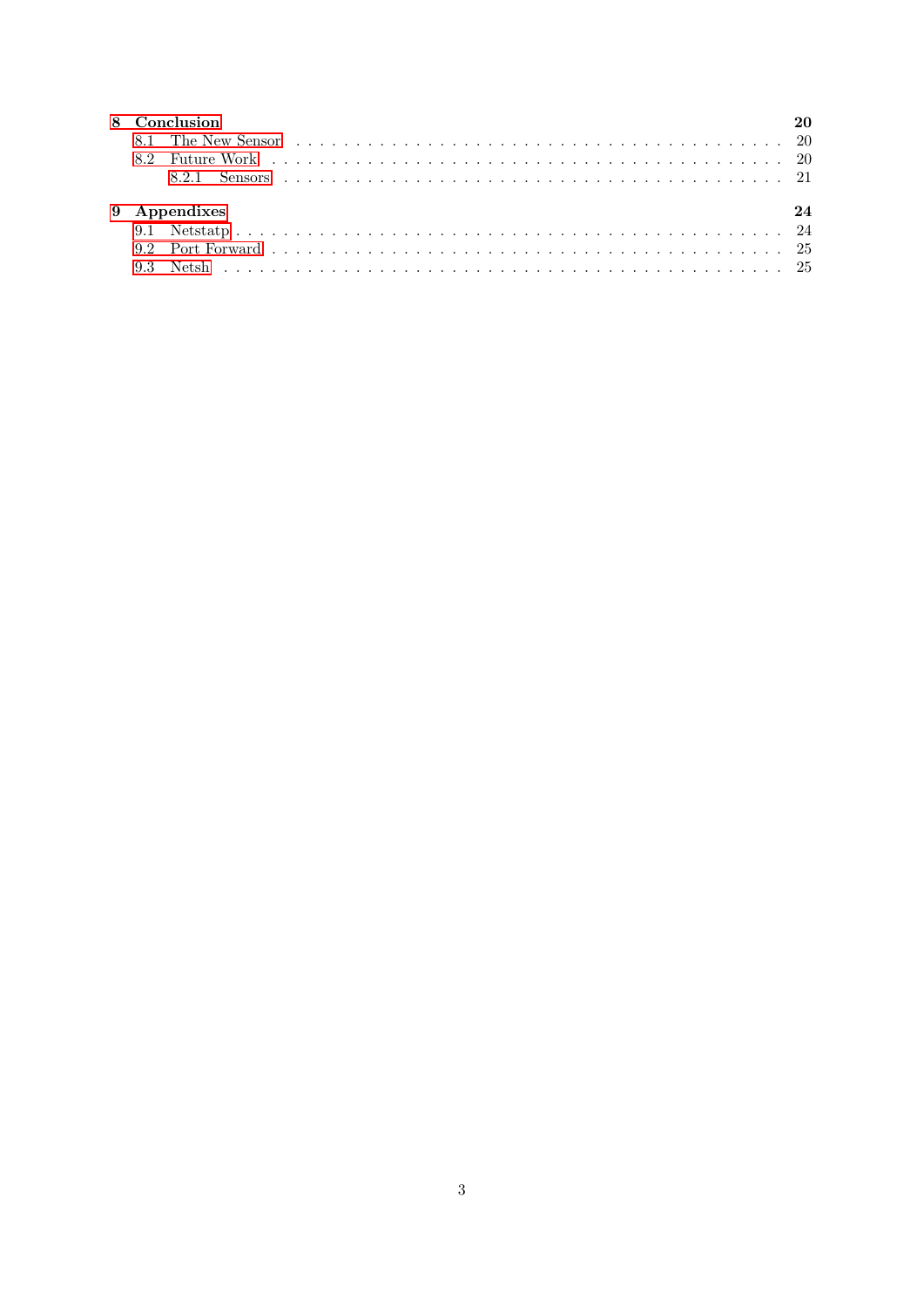# <span id="page-5-0"></span>Introduction

This document describes the SURFnet IDS Sensors project. Starting with a little introduction about IDS's(Intrusion Detection System), that explains what an IDS can do and what kind of IDS's are available. After this introduction the current solution of SURFnet IDS will be described, followed by the research question and goal of this project.

The information that was found during the project, will be discussed in chapters [5](#page-11-0) and [6.](#page-14-0) After the research two solutions were proposed, an indirect and a direct solution, which are described in the following chapter. Finally the conclusion of the project, how to intergrate these solutions and what future work must be done to complete the Windows sensors.

All our used sources can be found in the bibliography on page [22,](#page-24-0) for additional background information. The source of the open-sources tools that were used, can be found in the appendixes.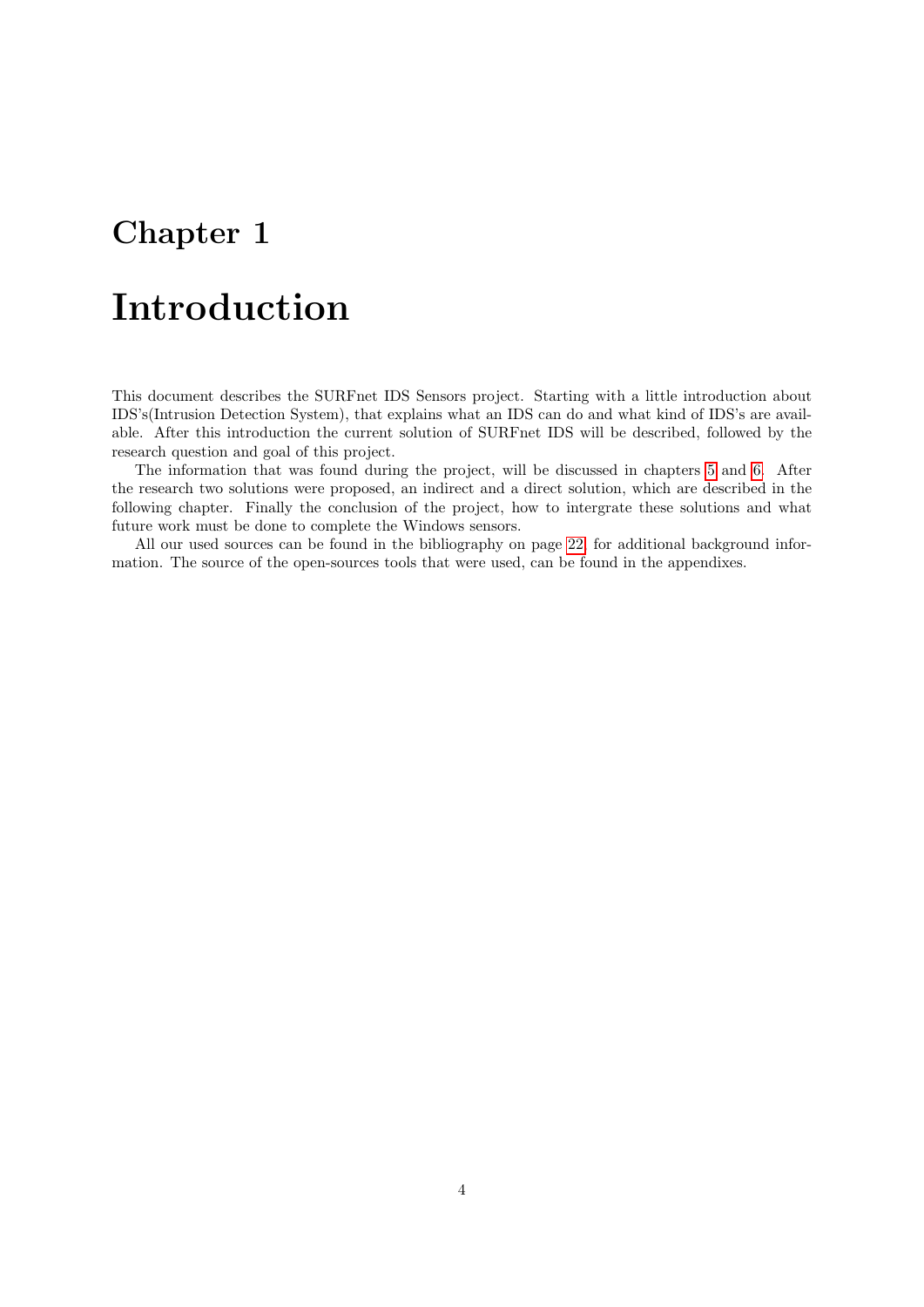## <span id="page-6-0"></span>Intrusion Detection Systems

To get a clear understanding of the distributed SURFnet IDS the basics of on IDS system will be described first. An Intrusion Detection System (IDS) is a system that can analyse and detect attacks. An IDS cannot stop hackers or crackers, it only gives information to understand the behaviour of intruders. This information can be used to prevent against future attacks or to decrease damage when an attacks occurs.

An IDS consists of several components. The *sensors* generate security-events. The *console* listens to these events, which are sent to the console by the sensors, and it also controls the sensors. All data is stored by the central *engine* and is for example correlated. The data can be used to get a better insight in the behaviour of the hackers, crackers, worms, bots, e.c. There are different manners to set up these components. This differences in setup is what distinguishes the different types of IDS's.

#### <span id="page-6-1"></span>2.1 What are the differnt types of IDS's?

There are about five different types of IDSs according to Wikipedia<sup>[1](#page-6-2)</sup>, but the Network, Host-based and Hybrid IDS are used most commonly. No examples of an implementation of a protocol based IDS were found, and the protocol based IDS utility Secerno is no dedicated IDS, to indicate that these IDS's are not commonly used. The different types can be found in table [2.1.](#page-6-3)

| Intrusion Detection System | Scans                                                                            | Example  |
|----------------------------|----------------------------------------------------------------------------------|----------|
| Network IDS                | Network traffic and monitors multiple hosts                                      | Snort    |
| Protocol Based IDS         | Certain protocol(s) for a specific service                                       | N/A      |
|                            | Application Protocol Based IDS   Communication on application specific protocols | Secerno  |
| Host-Based IDS             | Internals of a computing system                                                  | Tripwire |
| Hybrid IDS                 | Combines one or more approaches                                                  | Prelude  |

<span id="page-6-3"></span>Table 2.1: The different types of IDSs

Snort[\[2\]](#page-24-1) is the de-facto standard for Network IDSs. It scans all incoming and outgoing network traffic. The traffic is compared with several rule sets. A security event occurs when the incoming or outgoing traffic matches a rule. This event is logged in a file or a database which can be used for better analysis.

Tripwire[\[3\]](#page-24-2) is a tool that can analyse the hard disk of a computer. It can see whether the hard disk has been changed and what has been changed. This information gives a better understanding in the actions of an attacker when a computer system is compromised.

Hybrid IDS's like Prelude[\[4\]](#page-24-3) combine several approaches in one solution. Prelude uses IDMEF (Intrusion Detection Message Exchange Format) to centralize the data which is generated by the different kind of IDS sensors (for instance Snort and Tripwire).

More information on the different IDSs can be found on the homepages of the different tools, which can be found in the bibliography of this report on page [22.](#page-24-0)

<span id="page-6-2"></span> $1$ <http://www.wikipedia.org>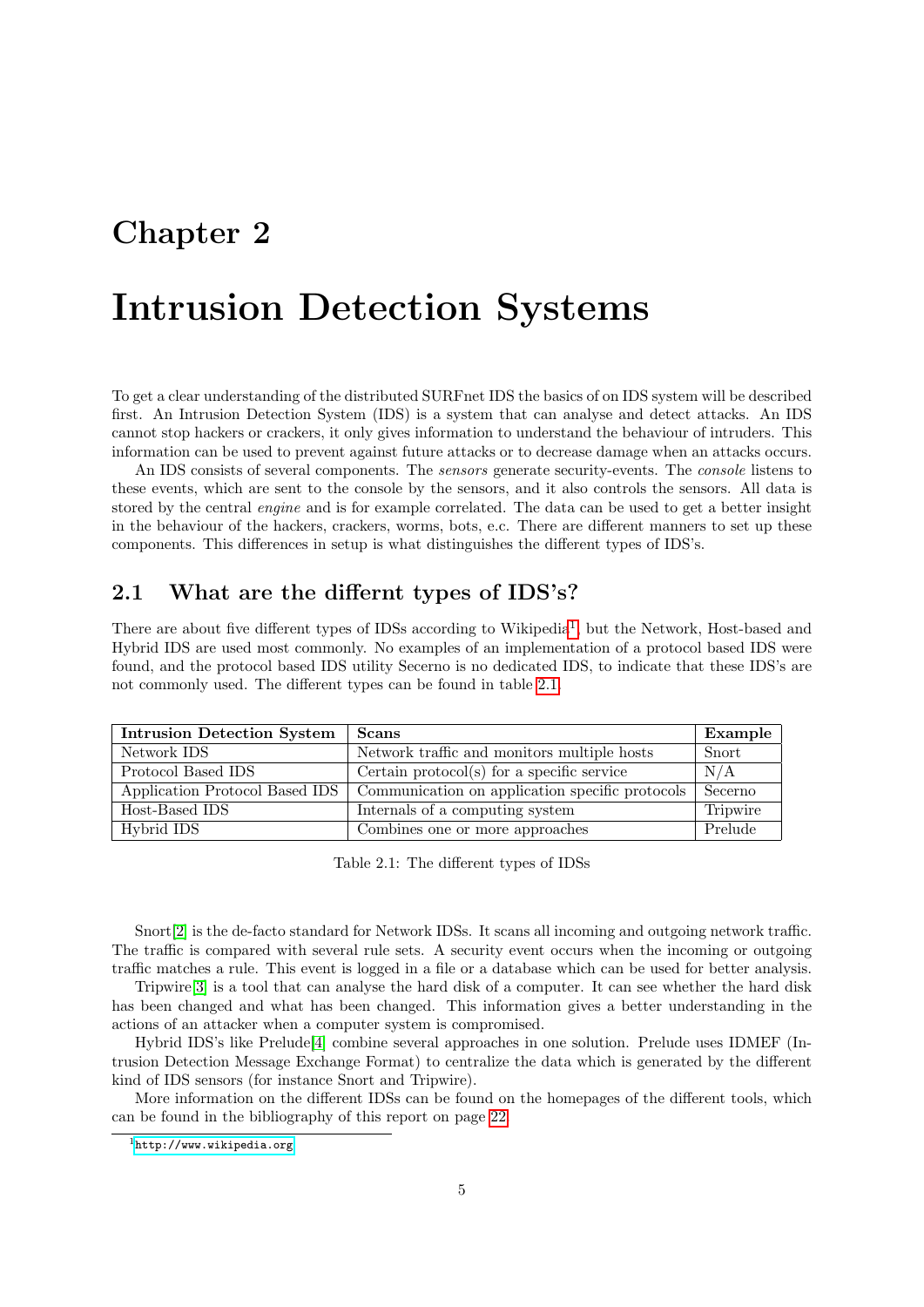# <span id="page-7-0"></span>The SURFnet IDS

The SURFnet IDS[\[5\]](#page-24-4) is a distributed IDS, based on a client-server principle. The client implements the IDS sensor and the server implements the engine and console.

The current sensor is a normal workstation that creates a layer-2 (OSI) VPN[\[23\]](#page-25-0) tunnel to the IDS server. This is done by a modified version of the operation system Knoppix<sup>[1](#page-7-1)</sup>. The current size of this operation system is approximately 150MB and is being spread on an USB-stick. It is required that the machine should be able to boot from an USB device. The layer-2 tunnel is set to bridging-mode so that the server is virtually located next to the client.

On the server runs a honeypot called Nepenthes[\[6\]](#page-24-5), which simulates vulnerabilities on the layer-2 tunnels to the sensors. When an attacker takes advantage of these weaknesses, Nepenthes tries to communicate with the attacker in order to collect as much information about the attacker and the attack as possible. This information is stored in a PostgreSQL database on a logging server. In combination with Apache web service the information can be viewed through a web interface and conclusions can be drawn or they can take action to prevent new attacks.



<span id="page-7-2"></span>Figure 3.1: The distributed SURFnet IDS[\[25\]](#page-25-1)

<span id="page-7-1"></span><sup>1</sup>For more information: <http://www.knoppix.org>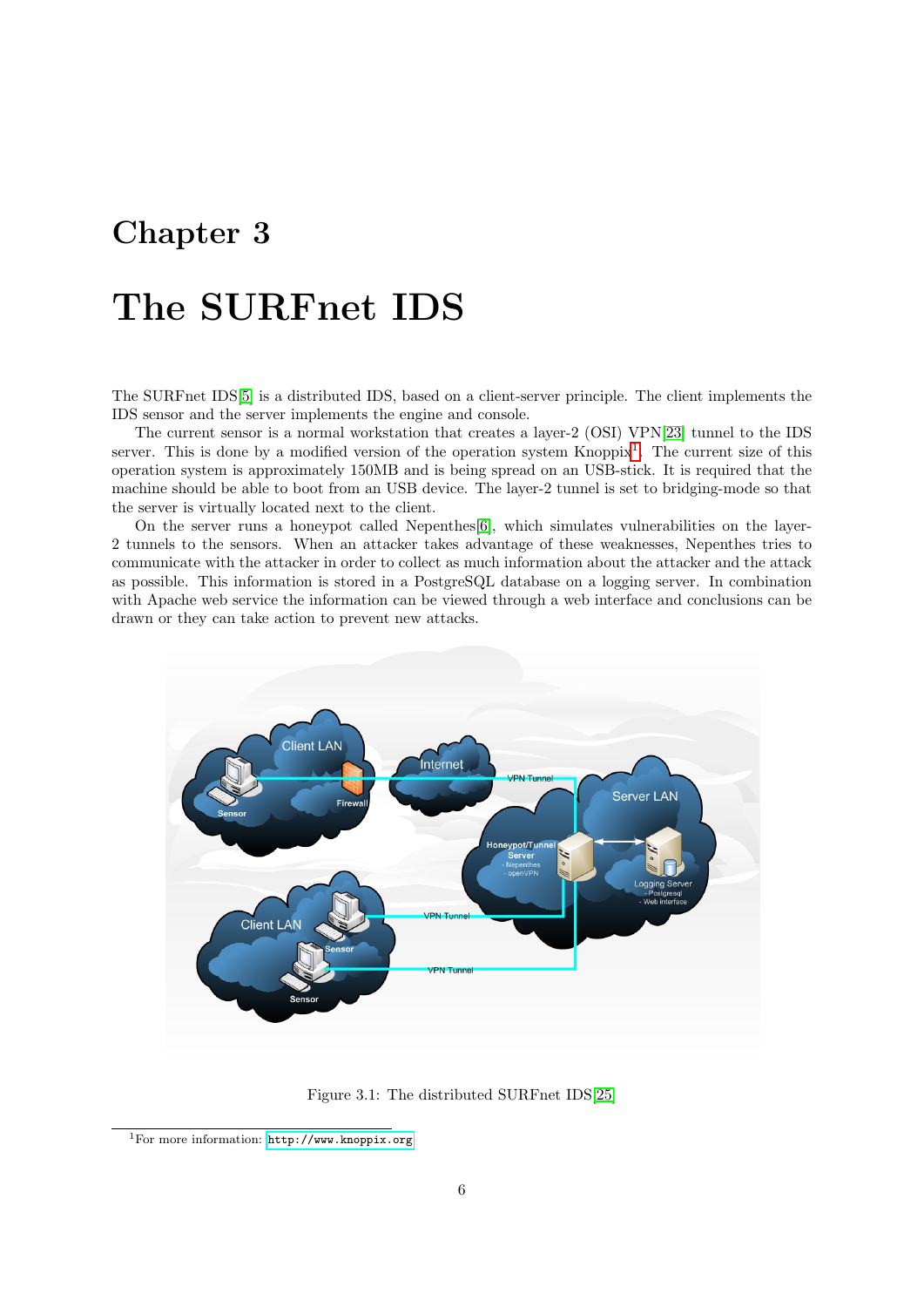The sensors are scattered across the Netherlands. The owners of the sensors are able to go to the web interface, where information about there sensors can be found. For privacy reasons they only see there own sensors, not the sensors owned by other organisations. However, the administrators of the SURFnet IDS are able to see the information of all sensors.

The owners of the sensors decide themselves what they do with the information. They can for example take action to protect their cooperation from new attacks.

The next chapters describe how the SURFnet IDS solution can be extended, so that the dedicated (remastered)Knoppix machines are no longer a must for an organisation. When it is possible to install a sensor on a normal workstation, it is easier for an organisation to install multiple sensors in their network, so that more traffic can be analysed. The normal workstation can still be used normally, in contrast to the current, dedicated sensors.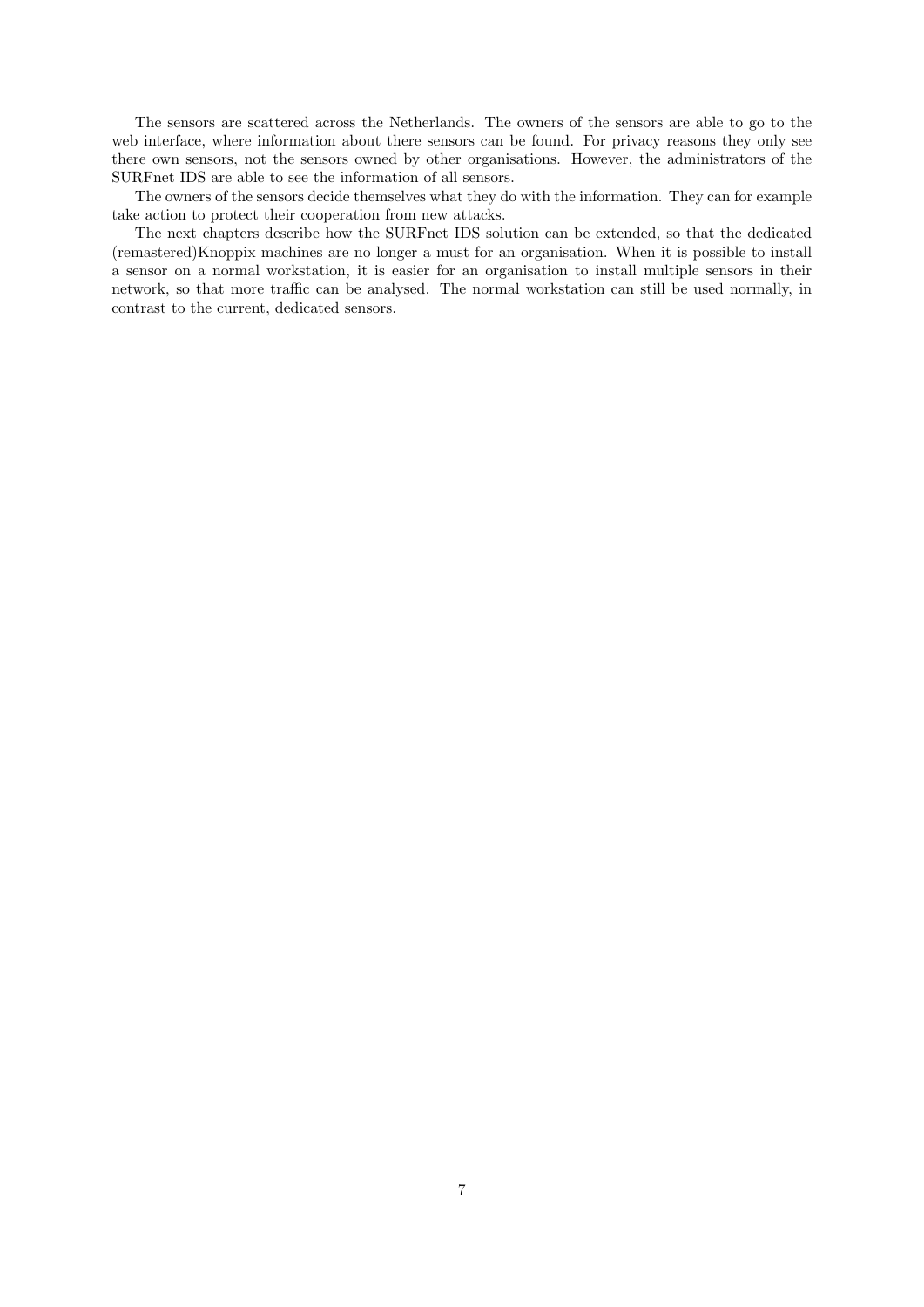# <span id="page-9-0"></span>Problem Definition

SURFnet IDS is an open-source project set up with the assistance of SNE<sup>[1](#page-9-3)</sup> (System and Network Engineering) students of the University of Amsterdam. At this moment the project is used by organisations in the United States, Germany, Sweden, Norway, Japan and Australia. The current version of the SURFnet IDS is a distributed solution. SURFnet developed it as a service for the organisations connected to SURFnet. At the moment there are about 40 unique sensors active in the Netherlands, United States, Australia and Sweden. Additional functionality of the IDS system is still being developed and extended. Because of that, our project is set up. To make the system more efficient investigation had to be conducted how to use the unused desktop computer ports as a sensor and connect them to the SURFnet IDS server. Research has to be done, how this solution can be build and can be implemented within the current infrastructure.

#### <span id="page-9-1"></span>4.1 Research question

The purpose of this project can be summarized in one question, this question will be answered during the project.

How to give a desktop computer the same functionality as the old-style SURFnet IDS sensors without affecting the current functionality of the desktop computer?

Thereby the following sub-questions will be utilized:

- How to obtain unused ports on Windows XP (Chapter [5\)](#page-11-0)
- How to forward certain ports on Windows XP (Chapter [6\)](#page-14-0)
- How to forward incoming traffic on certain ports to the honeypot without changing the source IP-address of the incoming packets. This will be the overall infrastructure of the new solution. (Chapter [7\)](#page-17-0)

Chapter [3](#page-7-0) described how the current sensor operates. A solutions has to be found to give the desktop computer the same functionality as the modified operation system Knoppix. Because the most clients run Microsoft Windows XP, the project is focussed to this operation system.

### <span id="page-9-2"></span>4.2 Research goal

At this moment a sensor costs IP-space and a dedicated workstation. When a sensor can be installed as a service on a normal desktop computer, all of the previous aspects are no issue any more, because the machine can still be used as a workstation. It is also possible to use more sensors at the same time. Also the quantity of the information that is collected with the current solution is less than with the new solution. This is because there are only a few, one till three systems, active as a sensor within an organisation. When sensor software can be installed on random desktop computers, more information can be gathered and more conclusions can be drawn. It also gives a better overview of the whole infrastructure of an organization, because sensors can be placed within the different network sectors.

<span id="page-9-3"></span><sup>1</sup>For more information: http://www.os3.nl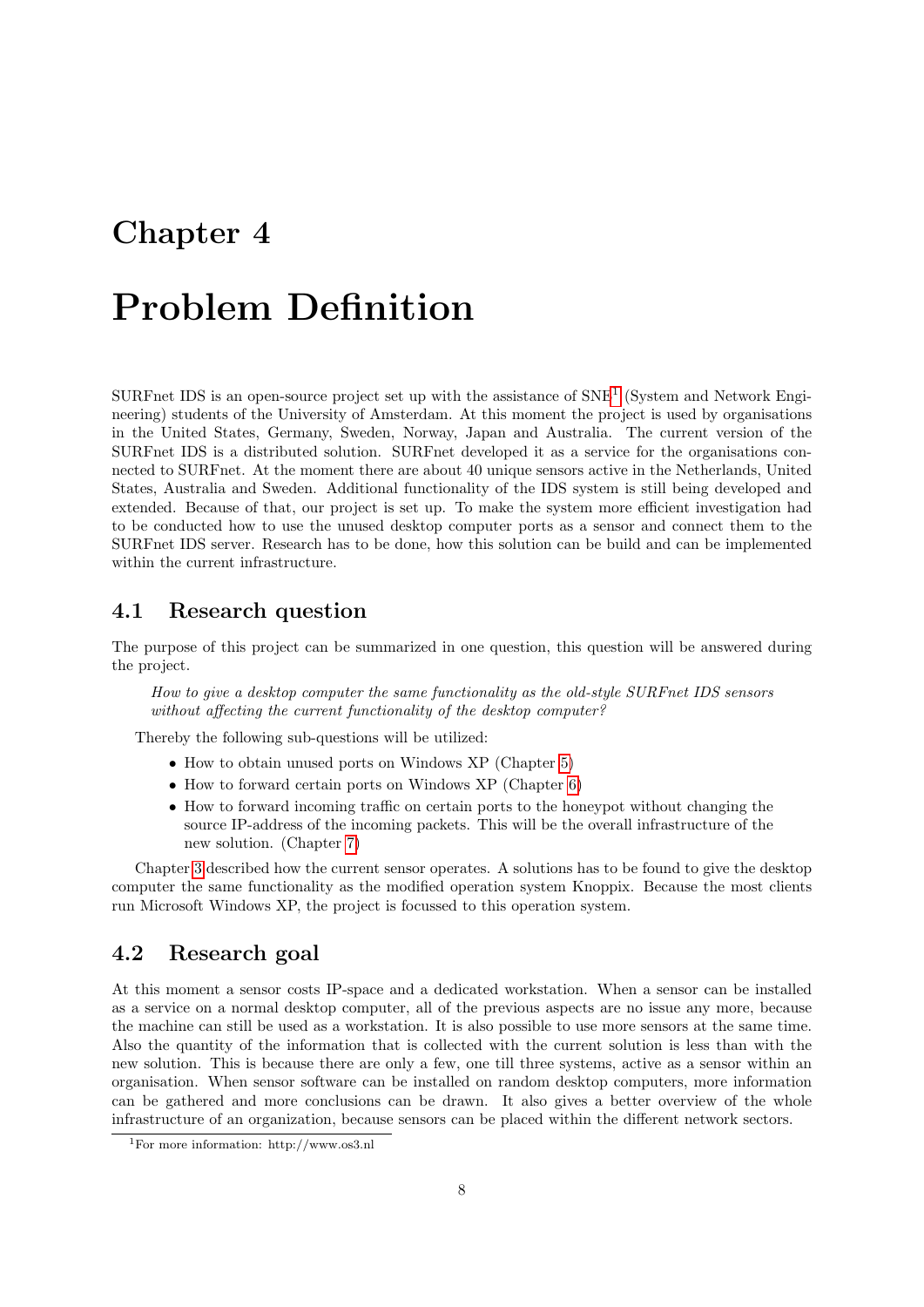## <span id="page-10-0"></span>4.3 Start

This research started out to find a way how to find the unused ports on a normal Windows system. With that information ports can be forwarded to the current honeypot setup of SURFnet. With this information it is possible to design a solution to implement the Windows sensors.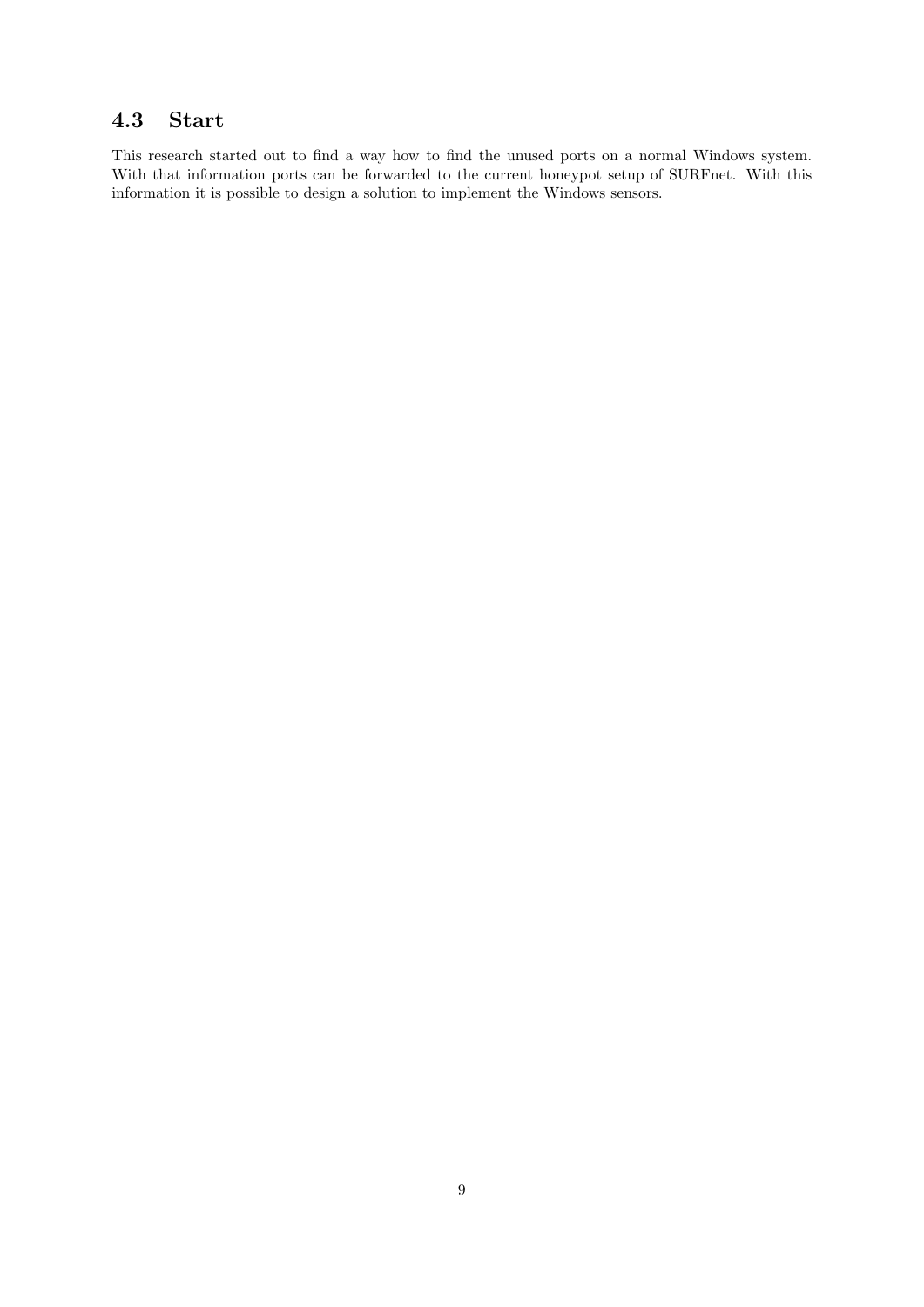# <span id="page-11-0"></span>Unused ports

The first step of this project is determined how to detect which TCP and UDP ports are unused on a Windows workstation. It is easier to determine the used ports than to obtain the unused ports, since a normal workstation uses only twenty out of approxomately sixty-five thousand ports. Several solutions were found and tested, and the different options were listed in this chapter. With the use of table [5.1](#page-12-4) is tried to compare the different solutions so the best options can be chosen.

#### <span id="page-11-1"></span>5.1 Netstat

Netstat[\[9\]](#page-24-6) is a standard Microsoft Windows XP tool. In a command shell the command netstat can be entered to get a listing of all the used TCP and UDP ports. Netstat can be used to show the active TCP-connections, the ports that the system listens on, Ethernet-statistics, the IP-routing table, IPv4 and IPv6-statistics. However, Netstat also works with the different Linux/Unix and Mac OS operating systems.

### <span id="page-11-2"></span>5.2 TCPView/TCPVcon

TCPView[\[10\]](#page-24-7) is a tool that can be downloaded on the Microsoft website. It is originally written by Sysinternal, but this organisation has been annexed by Microsoft. TCPView shows detailed information of all TCP and UDP endpoints on a workstation in a graphical user interface. It also shows the local and remote addresses and the stat of the TCP connections. TCPVcon is the command-line version of TCPview, which gives the same information as the GUI version.

#### <span id="page-11-3"></span>5.3 Netstatp

Netstatp[\[11\]](#page-24-8) is the predecessor of netstat and also created by Sysinternals founder Mark Russinovich. The source is available on the internet. With the use of the source the C-code can be modified, so that it only gives the information that is needed in this project.

#### <span id="page-11-4"></span>5.4 Fport

Fport[\[12\]](#page-24-9) shows all open TCP and UDP ports per application. It is the same information that is generated with the netstat -an command, however Fport maps the used ports to the running processes with their process id, name and path.

#### <span id="page-11-5"></span>5.5 Winpcap

Winpcap[\[13\]](#page-25-2) is the Windows API verion of the well-known linux API libpcap. Winpcap gives a link-layer network access on a low-layer (kernel) level. This can be used by applications to for instance filter or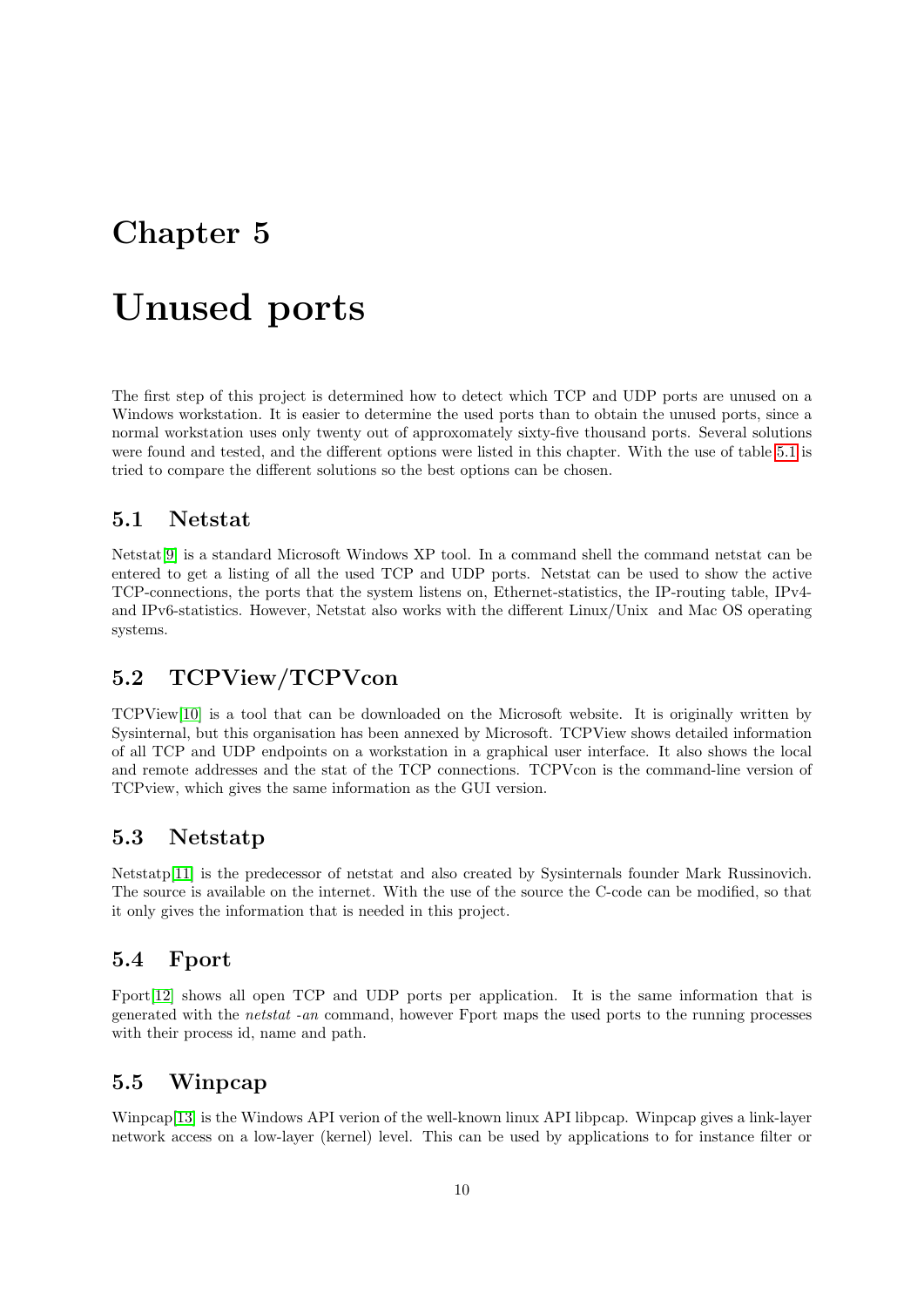analyse the network traffic.

### <span id="page-12-0"></span>5.6 Windump

Windump[\[14\]](#page-25-3) is the Windows version of Linux tcpdump tool. Windump uses the Winpcap library and drivers. It is also possible to download and modify the source code of Windump. A disadvantage, of this utility, is that it can only check the used ports if data is being send through these ports.

### <span id="page-12-1"></span>5.7 Nmap

Nmap<sup>[\[15\]](#page-25-4)</sup> is an open-source program that can be used to check the security of a network. It has been written in C-code, so can be compiled for Windows too. Nmap can also be used to check the ports on a single host.

### <span id="page-12-2"></span>5.8 Filter driver

A filter driver[\[16\]](#page-25-5) is a driver for a device that can be used to obtain specific information about that device. In our case it will mean that we would use a driver for the ethernet-device to check the(un)used ports.

### <span id="page-12-3"></span>5.9 Comparison

The distinguishing functions of the different tools are summarized in table [5.1.](#page-12-4) With the use of this table it is possible to choose the best tool for this project. The functions that were tested on are the following:

- 1. Open-source: if the source code can be obtained it can be modified to benefit the requirements of this project
- 2. Command-line: it is easier to modify command-line tool than a tool with a GUI (Graphical User Interface). The command-line tool can be scripted for instance.
- 3. Free: is it free to use.
- 4. Independent: does it need other system resources/tools?
- 5. Simple: is the source complicated or can it easily be adapted?
- 6. Fast: is it fast or a slow tool that uses a lot of resources?

| Tool           | Open-source | Command-line | Free | Independent | Simple | Fast |
|----------------|-------------|--------------|------|-------------|--------|------|
| Netstat        |             |              |      |             |        |      |
| <b>TCPView</b> |             |              |      |             |        |      |
| Netstatp       |             |              |      |             |        |      |
| Fport          |             |              |      |             |        |      |
| Winpcap        |             |              |      |             |        |      |
| Windump        |             |              |      |             |        |      |
| Nmap           |             |              |      |             |        |      |
| Filter driver  | n<br>ο.     |              |      |             |        |      |

<span id="page-12-4"></span>Table 5.1: Comparison of the different (un)used port tools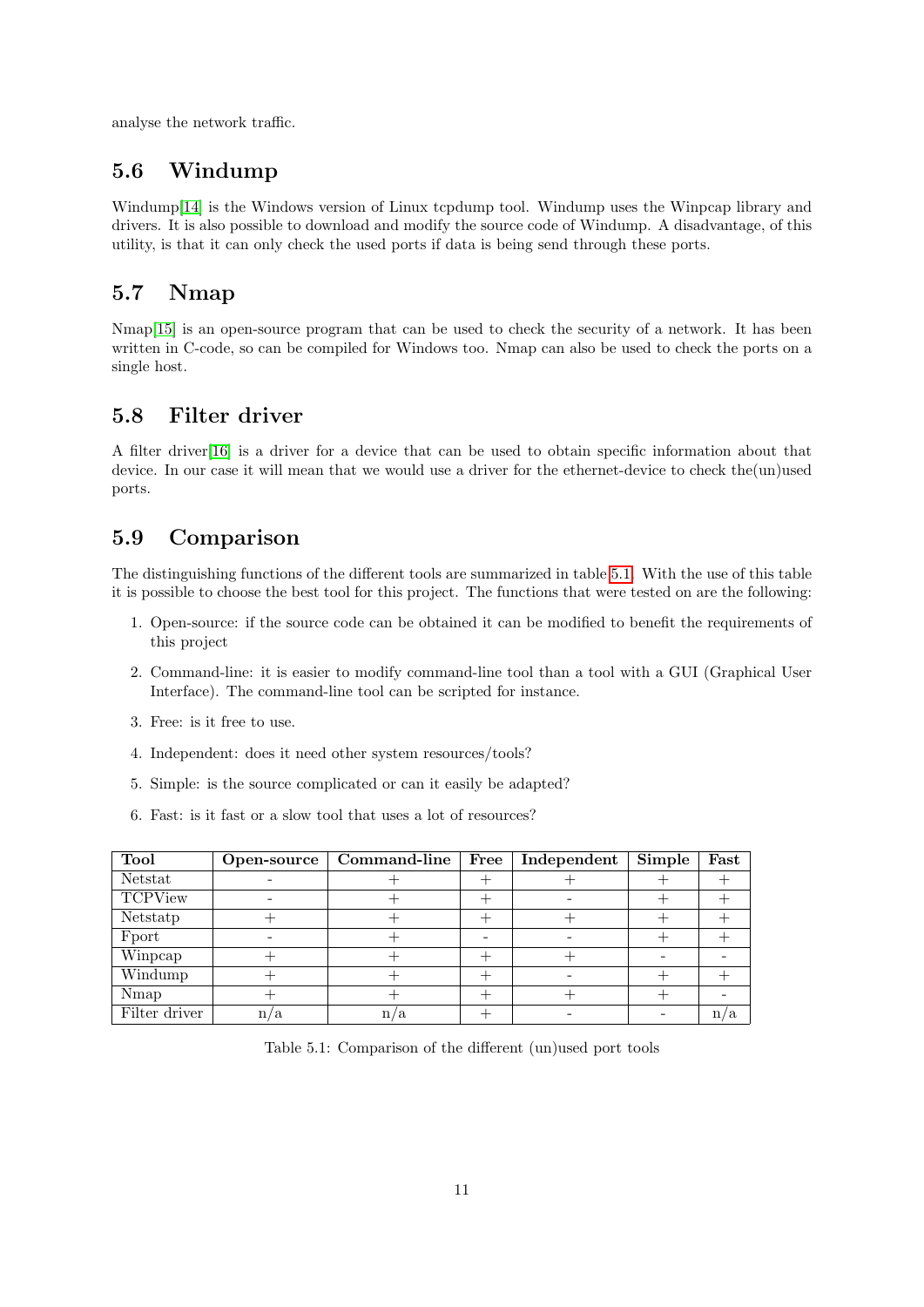#### <span id="page-13-0"></span>5.9.1 Conclusion

Netstatp is the tool with the most positive aspects, as can be seen in table [5.1.](#page-12-4) Therefor this tool will be used in the new Windows-based sensor. With the use of the source code, modifications can be made so it only gives the information that is required. The information obtained by Netstatp can be used to verify if a port can be opened for use in the distributed IDS solution. The next chapter will discuss how the ports can be opened and all data can be deferred to the honeypot Nepenthes.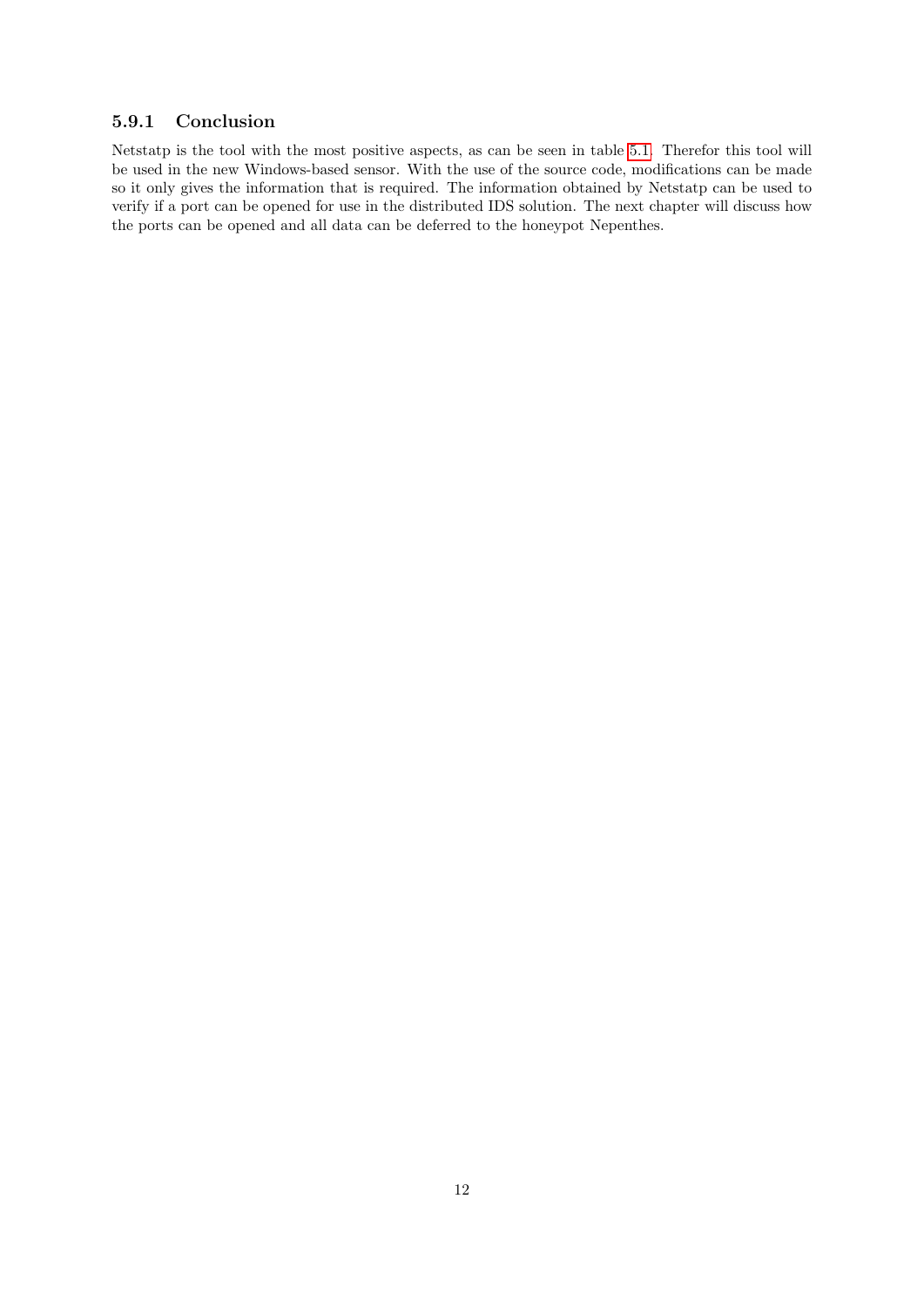# <span id="page-14-0"></span>Port Forwarding

Now the unused ports can be obtained with a modified Netstatp, these can be forwarded to the honeypot. The forwarding can be done by port forwarding applications. Some of the proprietary and open-source port forwarding utilities will be discussed in the following paragraphs.

#### <span id="page-14-1"></span>6.1 Wintunnel

Wintunnel<sup>[\[20\]](#page-25-6)</sup> is an open-source program written in Microsoft .NET and is originally used as a proxy service. That is why it has many functionalities. It is very simple to use Wintunnel as a port forwarding program. Wintunnel has the capability to be installed as a service so it can be easy started and stopped. When Wintunnel starts it will look for a file called WinTunnel.ini. This is the configuration file of WinTunnel and contains information such as local port, host IP-address, en host port. When another port needs to be forwarded, the service has to be restarted in order to make it work. The program is open-source, so it can be modified.

### <span id="page-14-2"></span>6.2 Porttunnel

Porttunnel[\[18\]](#page-25-7) is a product of Steelbytes and can make port mappings. It has options for SMTP, FTP, SSL and TLS. It can also function as a proxy. Like Wintunnel, Porttunnel can also be installed as a service. A disadvantage about this product is that it is proprietary, so the source cannot be modified. The cost of Porttunnel is \$100 for a server licence. All the extras it comes with are unneeded.

### <span id="page-14-3"></span>6.3 AUTAPF

NetworkActiv[\[17\]](#page-25-8) is a company that has created various network based tools, like a webserver, a network monitor – like WireShark – and AUTAPF. It is not clear what AUTAPF means, but 'PF' probably means Port Forwarding. AUTAPF is a proprietary tool, which can forward selected ports to another ip and port combination with the use of a GUI. The tool can run as a service, however, to enable this function a certain payment has to be made. Disadvantages for us are the following: the tool cannot be modified and it is not possible to send command-line commands to the tool to add or delete port forwardings.

### <span id="page-14-4"></span>6.4 Trivial Port Forward

Trivial Port Forward [\[21\]](#page-25-9) is an open source tool written in the program language  $C_{++}$ . The website of the tool is basic and contains not much information. The use of Trivial Port Forward is very simple. A portforward can be added by the following command: /portforward *[locale poort]* [host ip] [host port]. During the testing phase of the tool it worked easy and benefited all the requirements for this project. However when the connection was closed on the host side of the port forward the tool would hang and use 100% cpu. So it still has a few bugs, but this tool is open source and can be modified.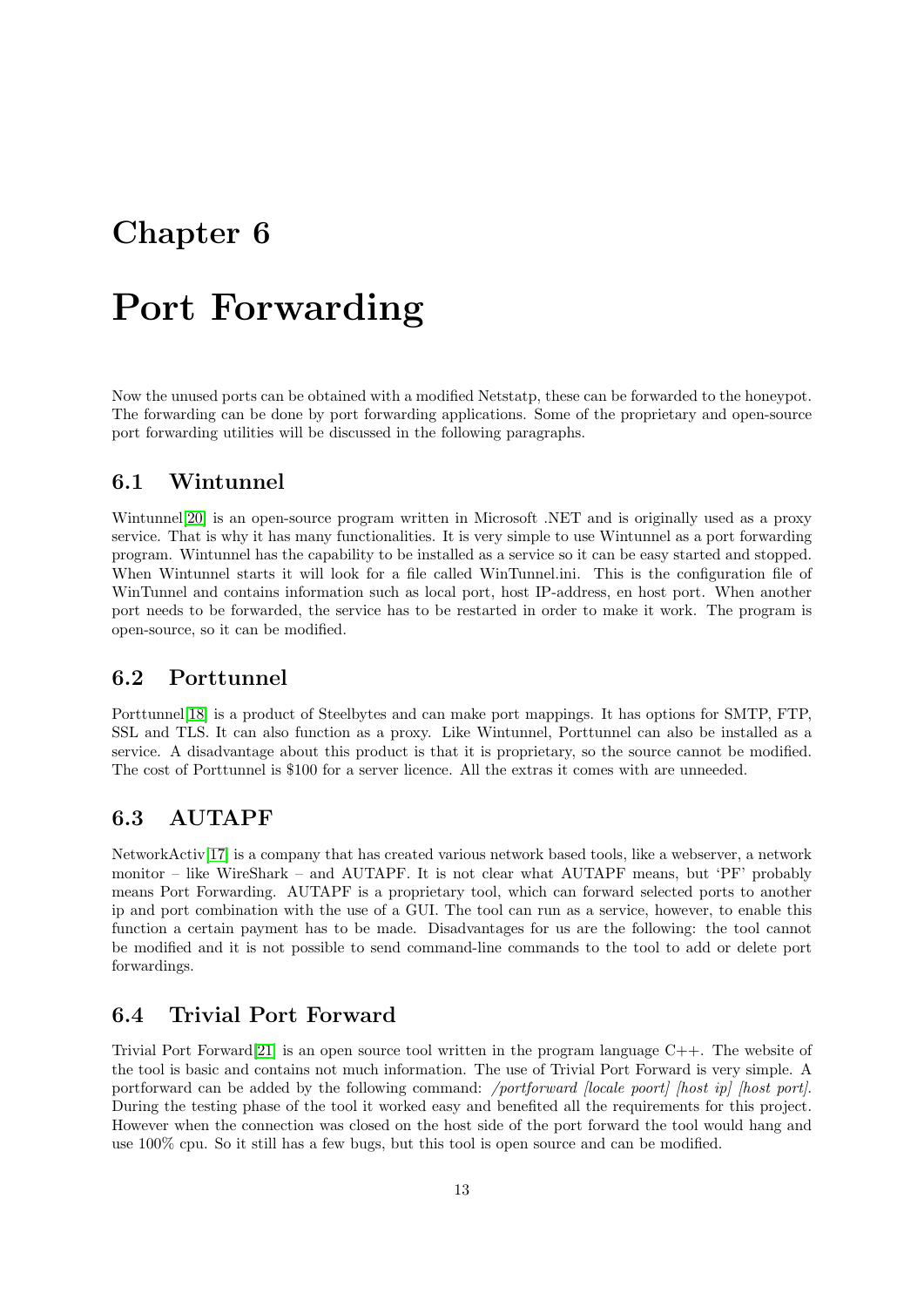### <span id="page-15-0"></span>6.5 TCP port rerouter

TCP Port Rerouter[\[19\]](#page-25-10) is a port mapper written in Visual Basic and uses the Windows API. The product supports bridging and rerouting of a port. It cannot run as a background service, but will remain in the system tray.

#### <span id="page-15-1"></span>6.6 Netsh

Netsh[\[22\]](#page-25-11) is a command-line scripting utility that allows displaying or modifying the network configuration of a computer. This can be done locally or remotely. Netsh interacts with other operating system components using dynamic-link library (DLL) files. Each DLL helper file provides extra features and specific networking components command. For example, Dhcpmon.dll provides netsh the context and set of commands necessary to configure and manage DHCP servers. Netsh can simply be started by running 'netsh' in a command-line. A disadvantage of Netsh is that the Windows service, Routing and Remote access needs to be enabled. When this service is enabled, a reboot is required in order to make NAT work.

### <span id="page-15-2"></span>6.7 Comparison

Table [6.1](#page-15-3) summarizes the distinguishing functions of the different utilities/solutions. With the use of this table it is possible to choose the best tool for the Windows sensors. The functions that are tested, are the following:

- 1. Open-source: if the source code can be obtained it can be modified to benefit the requirements of this project
- 2. Command-line: it is easier to adapt a command-line tool than a tool with a GUI. The command-line tool can be scripted for instance.
- 3. Free: is it free to use.
- 4. Independent: does it need other system resources/tools?
- 5. Simple: is the source complicated or can it easily be adapted?
- 6. Fast: is it fast or a slow tool that uses a lot of resources?

| Tool/Solution        | Open-source   Command-line   Free   Independent |  | Simple | Fast |
|----------------------|-------------------------------------------------|--|--------|------|
| Wintunnel            |                                                 |  |        |      |
| Trivial Port Forward |                                                 |  |        |      |
| <b>AUTAPF</b>        |                                                 |  |        |      |
| TCP Port Forward     |                                                 |  |        |      |
| Porttunnel           |                                                 |  |        |      |
| <b>Netsh</b>         |                                                 |  |        |      |

<span id="page-15-3"></span>Table 6.1: Comparison of the different port forward tools

Trivial Port Forward is the tool that has the most positive aspects, so it would be natural to choose this option as our port forwarding utility. However, during the testing of the utility some limitations were exposed. These limitations are:

- Trivial Port Forward still has some bugs which have to be solved
- It is only possible to forward one port, so multiple processes have to be started in order to forward multiple ports
- Trivial Port Forward operates on layer-4 so the source IP-address of the forwarded packets are changed to the source IP-address of the host running Trivial Port Forward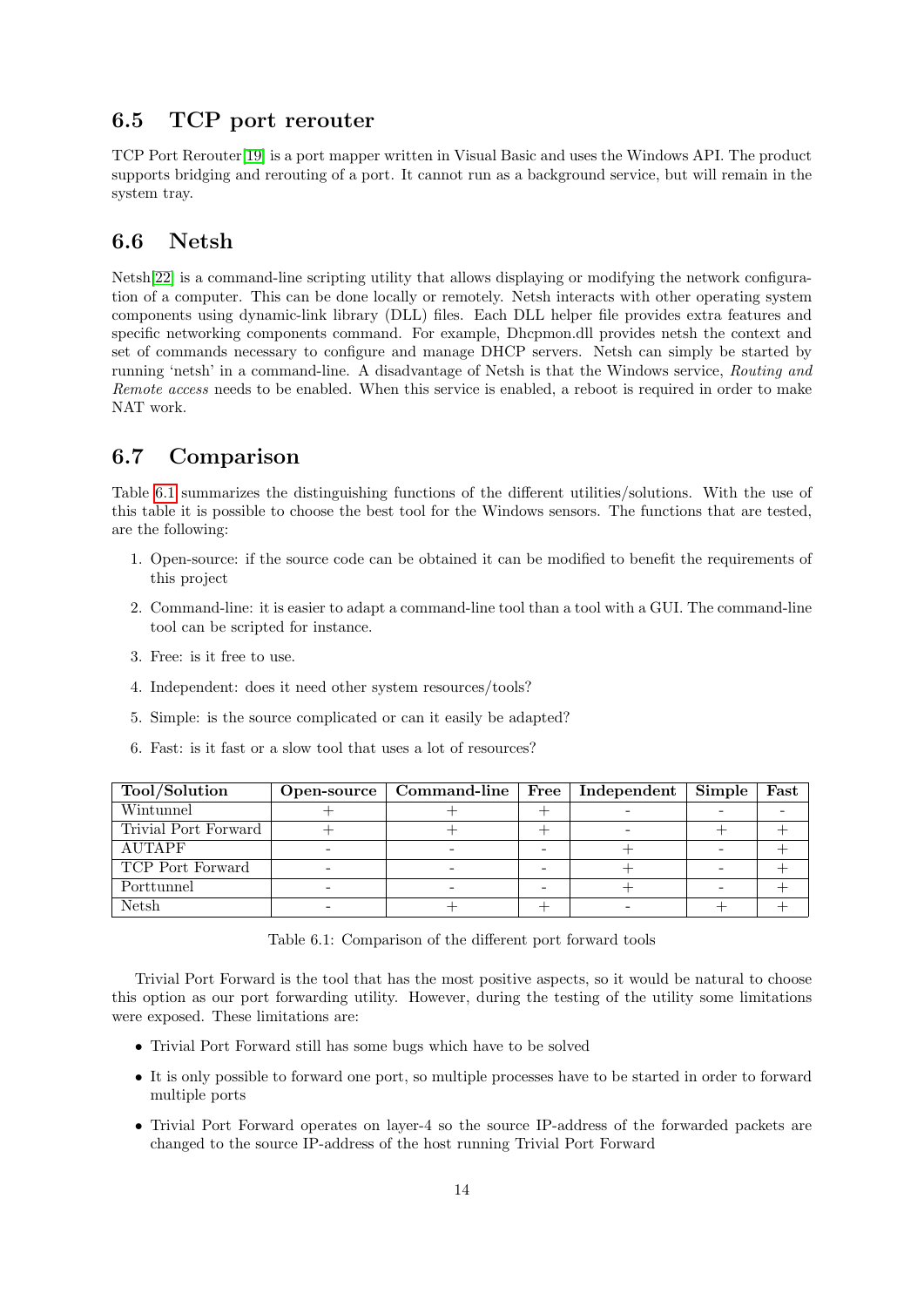Therefor Netsh is chosen to be used for the Windows sensors, because this is a standard utility of Windows and it can do pre-routing NAT (so it does not change the source IP-address).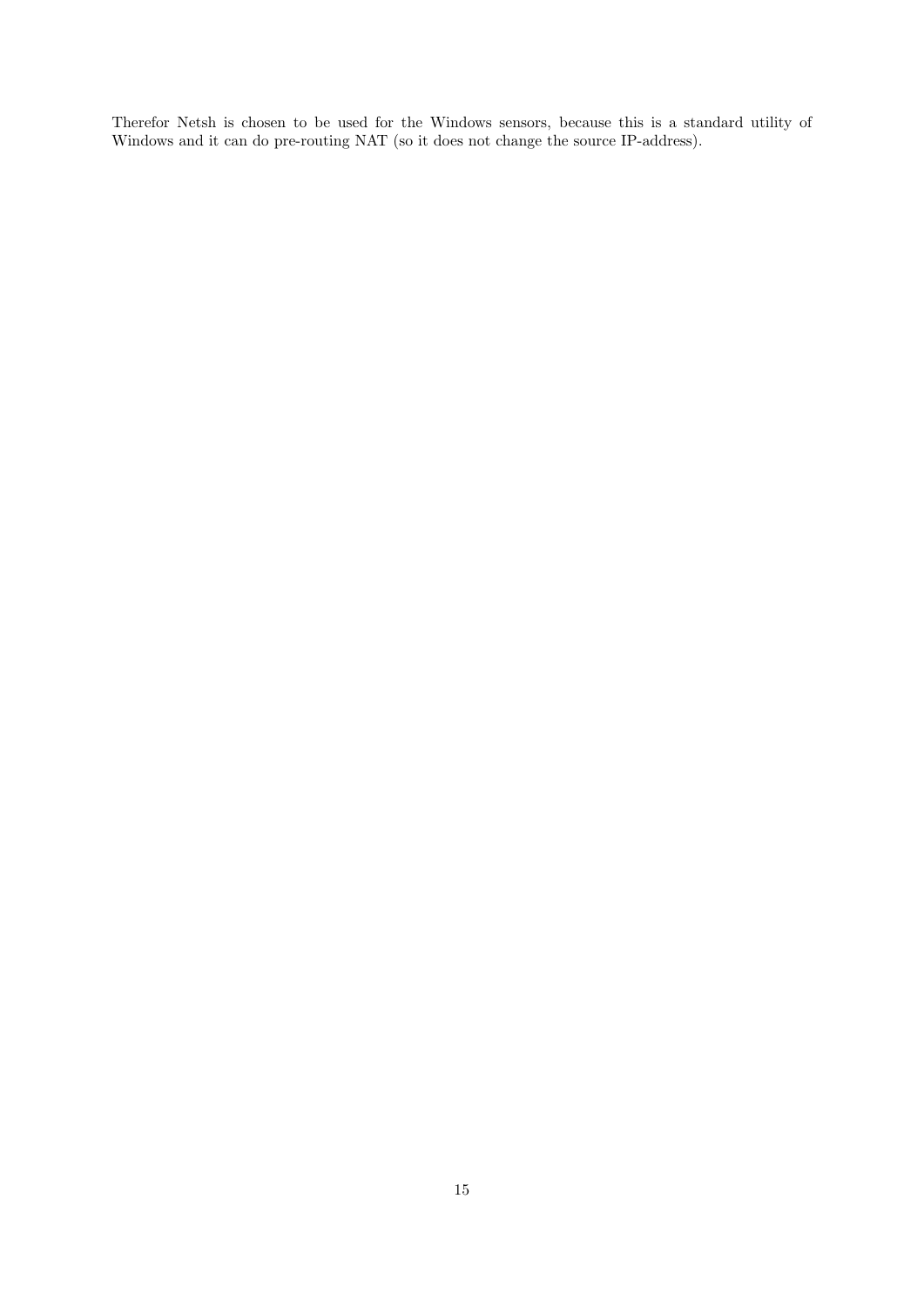# <span id="page-17-0"></span>Solutions

Now that several possibilities for port forwarding and obtaining the (un)used ports of a workstation were found, a new solution for the Windows Sensors can be created. But how can the data be sent to the honeypot? Two different solutions were designed for this problem, which will be described in the next sections. After the development both solutions were implemented, so that they could be tested in actual practice.

### <span id="page-17-1"></span>7.1 Indirect Solution

This solution uses two different sensors, as can be seen on the left side of figure [7.1.](#page-17-3) The first sensor is the sensor which is attacked by the attacker, the sensor *Sensor Client*. The second sensor is the old-style sensor, the Sensor Server. The task of the Sensor Server is creating the layer-2 tunnel to the honeypot Nepenthes.



<span id="page-17-3"></span>Figure 7.1: The indirect sensor solution

#### <span id="page-17-2"></span>7.1.1 Sensor Client

The Sensor Client is the sensor which will be under attack. With the use of Netstatp and port forwarding this sensor sends the data to the honeypot. (Actually the data is send to the sensor server which sends it over its layer-2 tunnel to the honeypot.) The Client Sensor has to save the IP-address of the attacker so it can return the data to the attacker, when the traffic returns from the honeypot<sup>[1](#page-17-4)</sup>. A big advantage

<span id="page-17-4"></span><sup>1</sup>Which can be compared to NAT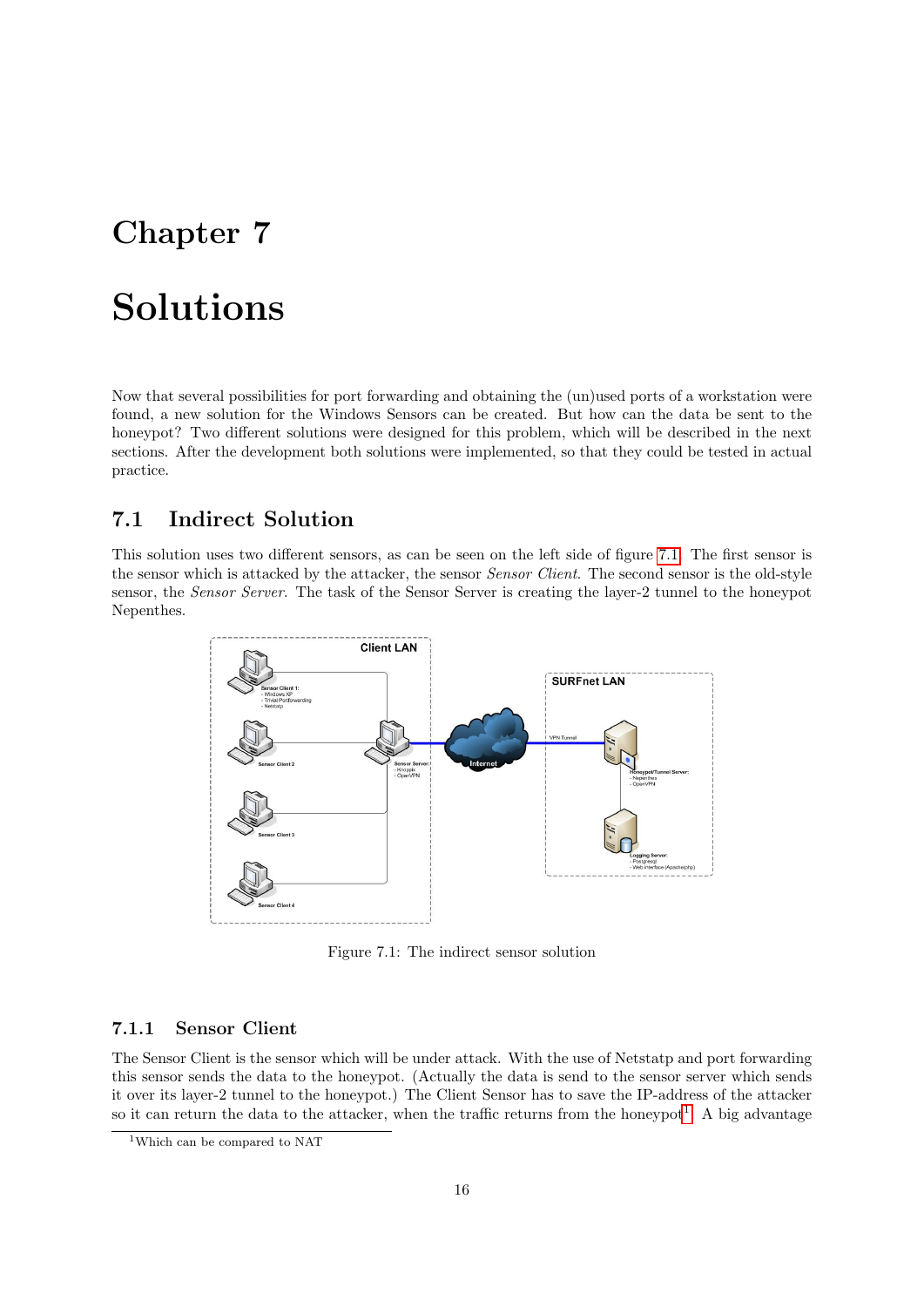of this solution is that the Sensor Server does not need to be modified in any way. It only has to create the layer-2 tunnel, so the Sensor Client thinks that it can contact the honeypot server directly.

#### <span id="page-18-0"></span>7.1.2 Modifications

To make this solution work, some modifications have to be made to the current system. The honeypot needs to know the IP-address of the attacker, so the sensor client needs to send this to the honeypot, as well as the name and IP-address of the sensor client itself so the honeypot can log this. The possibilities to solve this problem will be discussed in sectio[n7.3.2](#page-19-2)

The new Sensor Client is a Windows service that forwards the data which is sent to the unused ports of this client. The unused ports are obtained with the use of Netstatp. This data is then used by the port forward utility. The port forward utility sends all data which is send to the free ports to the Honeypot. The honeypot returns the data and the portforwarder moves the IP-packets back to the attacker.

#### <span id="page-18-1"></span>7.2 Direct Solution

In this solution all sensors, just like the current sensors, make a VPN tunnel connection to the SURFnet honeypot server. The IP-addresses in the picture are not real IP-address but are only for better insight in the situtation.

#### <span id="page-18-2"></span>7.2.1 Sensors

Each sensor has a network card with a public IP-address that is connected to the Internet. Also each sensor has a virtual network card with a static private IP-address, which is connected to the honeypot through the tunnel. Because Windows XP only supports a TAP virtual network card it is not possible to use a TUN virtual network card. TUN is a Virtual Point-to-Point network device and supports IP tunnelling. TAP is a virtual Ethernet network device and supports Ethernet tunnelling. For each sensor a new TAP device has to be created on the server. Each TAP device has a static IP-address. Because these clients are running Windows XP it is not possible to use the old Knoppix solution. When the Attacker attacks, for example, Sensor 1 will check with Netstatp if the port is in use. If the port is not in use it will forward the request with the use of Netsh to the honeypot through the virtual network card and VPN tunnel.



Figure 7.2: The direct sensor solution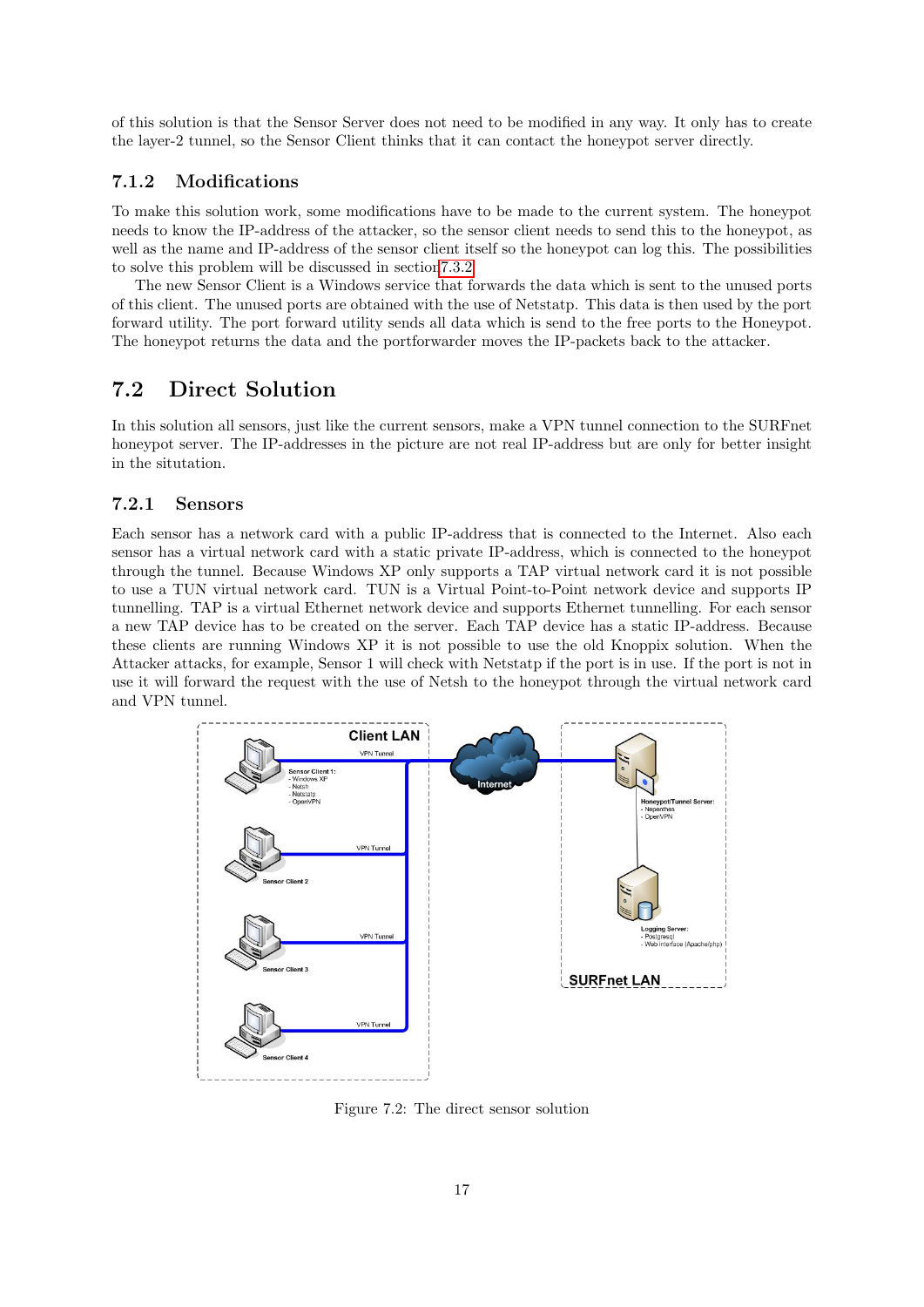#### <span id="page-19-0"></span>7.3 Direct versus Indirect

The solutions discussed in the previous chapters were implemented in a test environment. During this implementation several problems were exposed. These challenges will be discussed before the solutions can be compared. The problems that occured during the implementation of the second solution, the direct one, could all be solved during the implementation. What these challenges were, and how they could be solved, can be found in the next section. The challenges with the indirect solution can be found in the following section that describes why IP-tunneling is needed.

#### <span id="page-19-1"></span>7.3.1 Challenges Direct

With the use of port forwarding all traffic on the unused ports will be forwarded to the honeypot. The problem here is that the honeypot receives the source IP-address of the Sensor. This way, it is not possible to answer the attacker. To solve this, NAT (Network Address Translation) should be enabled on the sensor and source based routing on the honeypot. With the help of Netsh, which is available in Windows XP, it is possible to enable NAT together with port forwarding. NAT does not change the IP-address of the attacker while forwarding the package to the honeypot. So the honeypot thinks the attacker directly attacking the honeypot. When the honeypot receives the package it answers through the default gateway to the attacker. Now an attacker knows he/she is being forwarded. To solve this problem source based routing[\[7\]](#page-24-10) could be used as it is being used now. With source based routing the honeypot answers through the TAP device on which he receives the package, so all traffic is routed through the layer-2 tunnel to the Windows sensor.

#### <span id="page-19-2"></span>7.3.2 Challenges Indirect

The big advantage of this solution is that no changes had to be made to the current sensor, the Sensor Server. So no changes have to be made before the Windows Sensor Clients go live. However, this solution also has a disadvantage. This disadvantage will be described by the following example (figure [7.3\)](#page-19-3).

There is an organisation X that has a workstation that booted the current sensor. The sensor has an IP-address, namely 192.87.1.24. When it booted it created a layer-2 tunnel to the SURFnet honeypot Server. This tunnel is a connection between two virtual devices on the sensor and the server, so the honeypot is virtually present in the LAN of organisation X. The honeypot also receives an IP-address from the DHCP server of organisation X, namely 192.87.1.25.

Now a Sensor Client is created on a normal workstation. The workstation has ip-adress 192.87.1.13. Netstat sees that port 80 is unused so it will start a port forward to 145.92.1.25. An attacker, with IP-address 123.0.0.123, attacks 145.92.1.13 on port 80 (step 1). Sensor Client 1 forwards all incoming traffic on port 80 to 145.92.1.25 (step 2). The honeypot server responds to the attack and returns the data to Sensor Client 1 on port 80 (step 3). Sensor Client 1 forwards the traffic to the attacker (step 4).



<span id="page-19-3"></span>Figure 7.3: The indirect sensor solution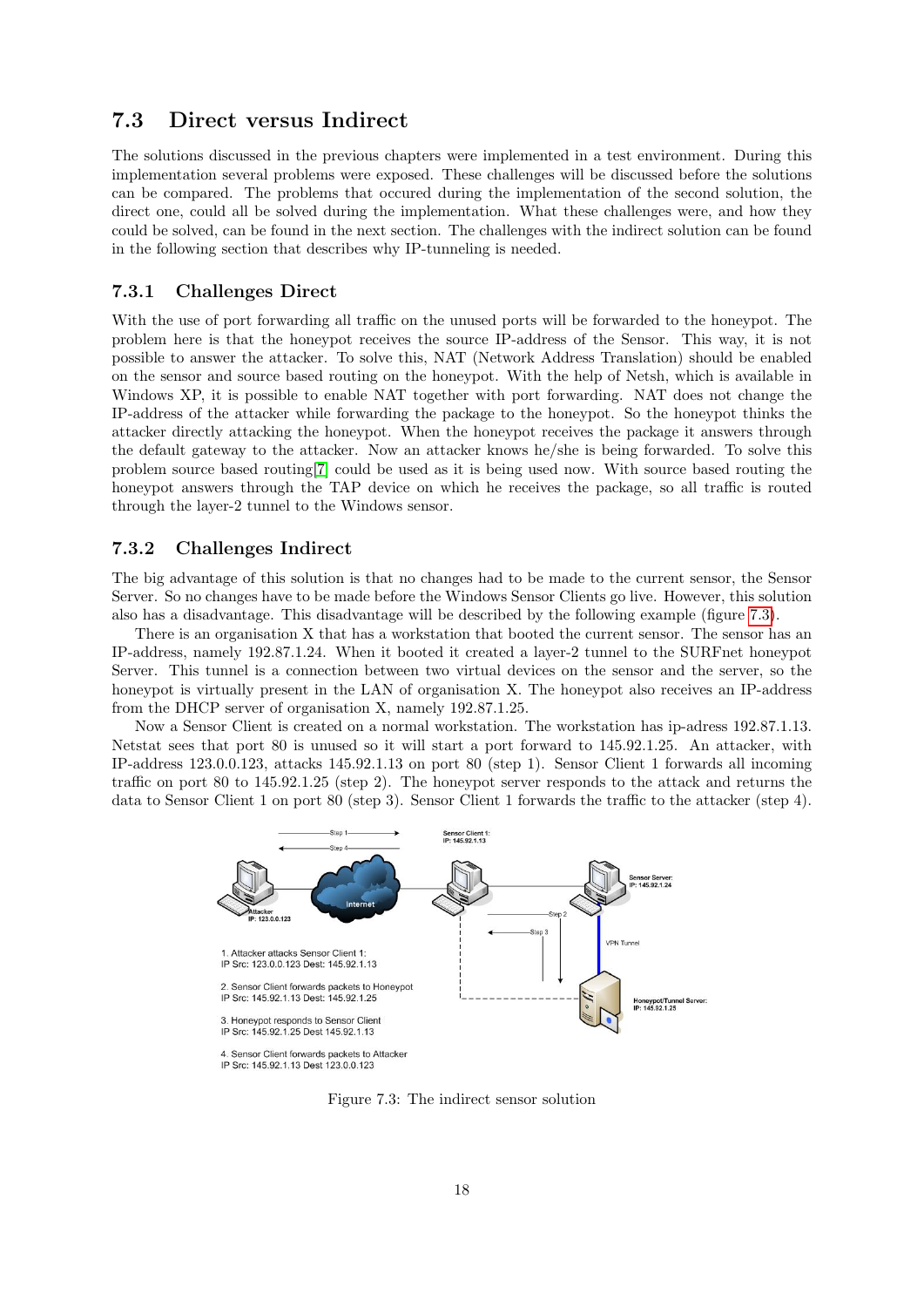The problem occurs when the sensor client forwards the traffic to the honeypot, as can be seen in figure [7.3.](#page-19-3) It changes the source address to itself, so that the honeypot thinks the attacker has IP-address 145.92.1.13. However, the honeypot should know the IP-address of the attacker. It is not possible to use NAT[\[8\]](#page-24-11) pre-routing to solve this problem, as has been used in the direct solution, because when the honeypot returns the data it will send it to its default gateway. The attacker will then receive data with the IP-source address of the honeypot instead the source-address of the Sensor Client, so all traffic should be routed through the Sensor Client.

The following are possible solution for this problem. The first is IP-tunneling<sup>[2](#page-20-1)</sup>. It is possible to encapsulate an IP-packet in an IP-packet. The Sensor Client can then create an IP-tunnel between the Sensor Server and itself, so that the Sensor Server knows both IP-addresses, the attacker's IP-address in the encapsulated IP-packet and the sensor's IP-address in the encapsulation (as shown in figure [7.4\)](#page-20-2). Several projects, like Linux-Virtual-Server<sup>[3](#page-20-3)</sup>, use IP-tunneling. These projects all concentrate on one operating system. No interoperable solutions were found, so it is not sure that this solution could work.



<span id="page-20-2"></span>Figure 7.4: The encapsulation of IP-packets[\[25\]](#page-25-1)

The second solution is IPSec<sup>[4](#page-20-4)</sup>. IPSec can also encapsulate IP-packets in the same way like IP-tunneling does. The third solution is IPv6<sup>[5](#page-20-5)</sup>. IPv6 also creates a tunnel between certain connections. There are more possible solutions, but because of the time limit of this project it was not possible to research these in great depth.

#### <span id="page-20-0"></span>7.3.3 Comparison

As can be seen in the previous sections there were problems with the implementation of both solution. These problems could be solved during the implementation of the direct solution. For the problems of the indirect solution some more research needs to be done. Generally both solutions have their advantages and disadvantages. In this section these will be discussed.

#### Advantages Direct Solution

The direct solution has some advantages, which are the following:

- The first benefit of the direct solution is that it sends all the data over a secure VPN tunnel
- The second advantage is that the old-style sensors can still be used next to the new windows sensors

<span id="page-20-1"></span><sup>2</sup>RFC 4078 (IP Tunneling): [www.ietf.org/rfc/rfc4087.txt](www.ietf.org/rfc/rfc4087.txt )

<span id="page-20-3"></span> ${}^{3}$ for more information see: <http://www.linuxvirtualserver.org>

<span id="page-20-4"></span><sup>4</sup>RFC 2401 (IPSec): <www.ietf.org/rfc/rfc2401.txt>

<span id="page-20-5"></span> ${}^{5}$ RFC 2460 (IPv6): <www.ietf.org/rfc/rfc2460.txt>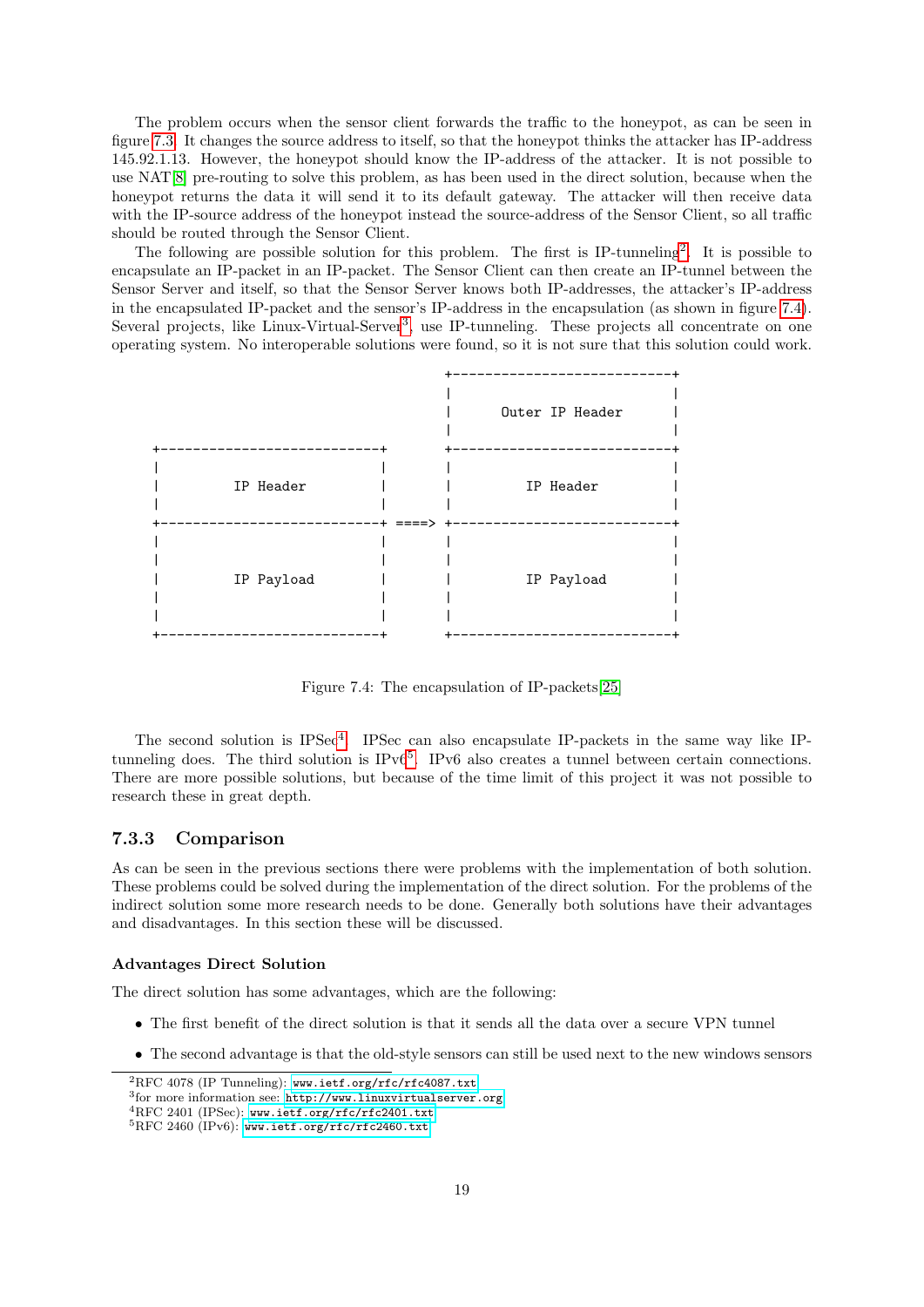- Because the concept is equal to the old-style sensors the maintenance will be less
- The last benefit is that this solution is already working in our current setup at SURFnet.

#### Disadvantages Direct Solution

The disadvantages of this solution are the following:

- Every new sensor needs a new TAP device on the honeypot, which can makes things crowded when every organisation has 25 sensors.
- The source based routing tables contains many rules, because every new sensor needs a VPN tunnel and its own routing table entry. Currently the solutions has a limit of 260 VPN tunnels. If this solution is implemented a solution has to be found for this limitation.

#### Advantages Indirect Solution

The indirect solution also has its own advantages and disadvantages. The advantages are:

- It needs a Sensor Server, but this sensor is already present in the current setup
- The direct solution requires multiple VPN tunnels to the honeypot, this solution only needs one, which is allready present in the current setup
- Because of the single tunnel this solution offers a better structure

#### Disadvantages Indirect Solution

The following are disadvantages of the indirect solution:

- The IP-tunneling/IPSec/IPv6 implementation can make things complicated and it maybe implies that adaptions needs to be made to the Sensor Server (the old-style sensor)
- This solution could not be tested completely

Both solutions have their own advantages and disadvantages. So it will be not so easy to choose the best implementation. The direct solution can be implemented right away, whether the indirect still needs some research. In the next chapter our conclusion can be found on both solution as well as the future work that needs to be done.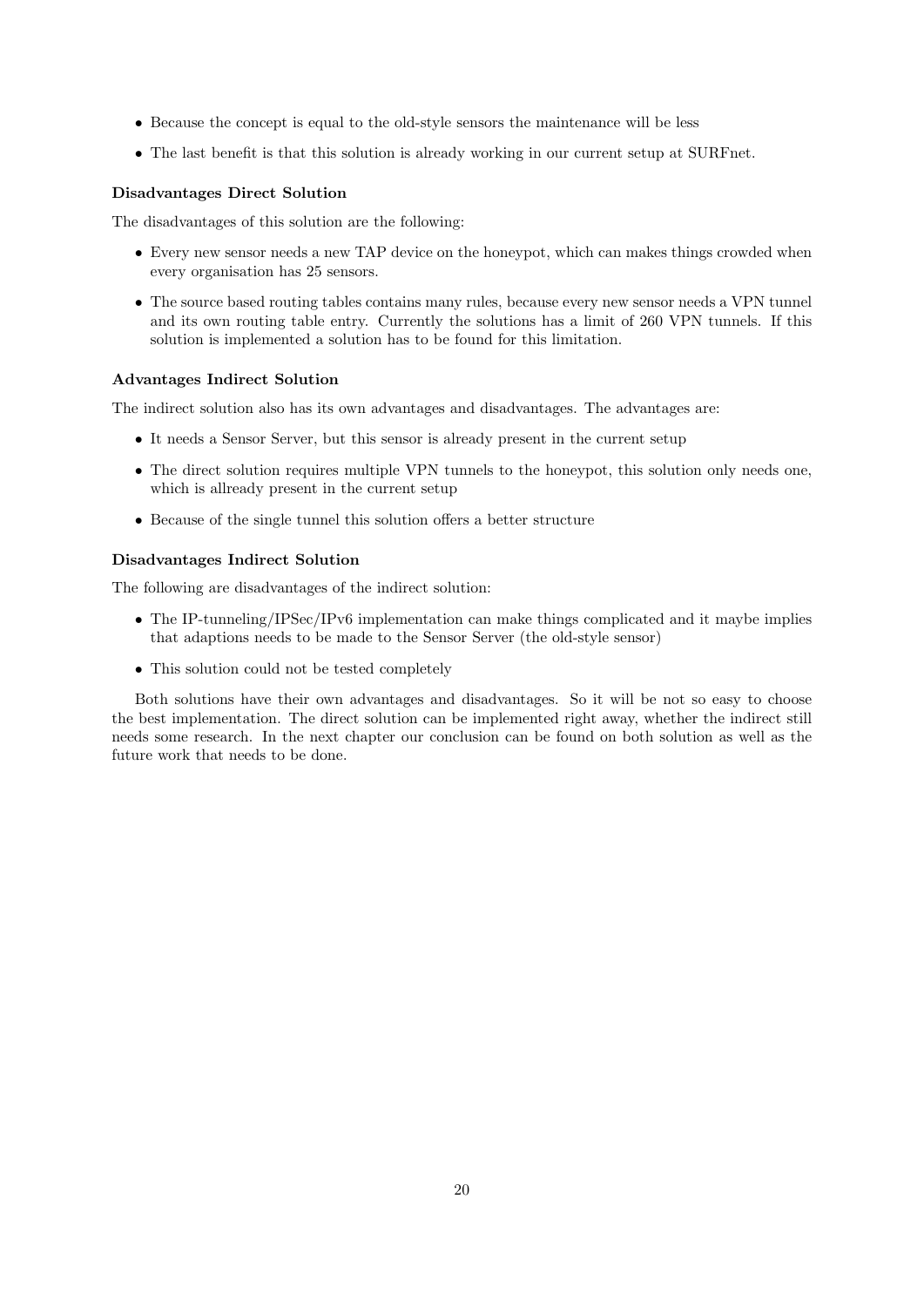# <span id="page-22-0"></span>Conclusion

In this chapter the conclusion as well as the future research and development for the Windows IDS Sensors will be described. The new sensor section describes the proposal of the solutions that were designed during this report. The future work is a proposal towards future developments for the SURFnet IDS Sensors project.

### <span id="page-22-1"></span>8.1 The New Sensor

After the research two solutions were designed that both have their disadvantages and advantages, which were discussed in section [7.3.3.](#page-20-0) Both are a possible solution for SURFnet IDS.

The dedicated Sensor Server can be the old-style modified Knoppix sensor at the indirect solution. Also there are less VPN connections required, because only the sensor server has a VPN connection. This solution offers a better overview of all the sensors.

The honeypot server does currently not have the capability to handle much more then 260 VPN tunnels, at the direct solution. The amount of TAP devices is inconvenient. However, this solution has already been tested and therefor only needs to be tuned. If an owner of the sensor wants to use the existing sensor, it is possible to run both, the Windows sensor and the modified Knoppix sensor. All data is send from the sensor to the honeypot over a secure channel, because of the VPN tunnel.

At the end of this project the research question can be answered:

How to give a desktop computer the same functionality as the old-style SURFnet IDS sensors without affecting the current functionality of the desktop computer?

With the help of tool like Netsh, Netstatp and Trivial Port Forward it is possible to create a Windows IDS Sensor that forwards unused ports, and still has the same functionality as before. The direct solution is already implemented in a testing environment. The other solution needs some more research and testing. The direct solution is most promising, because:

- It has been tested successful in a testing environment at SURFnet IDS
- It sends its data over a secure VPN tunnel
- Only small modifications have to be made to the honeypot
- No modifications have to be made to the current sensor
- Both, the current and the new sensors, can be used in conjunction

#### <span id="page-22-2"></span>8.2 Future Work

Because of the time limit it was not possible to complete the project with a final – completely tested – solution. In order to help completing the project development stage the following future work is recommended to complete this project.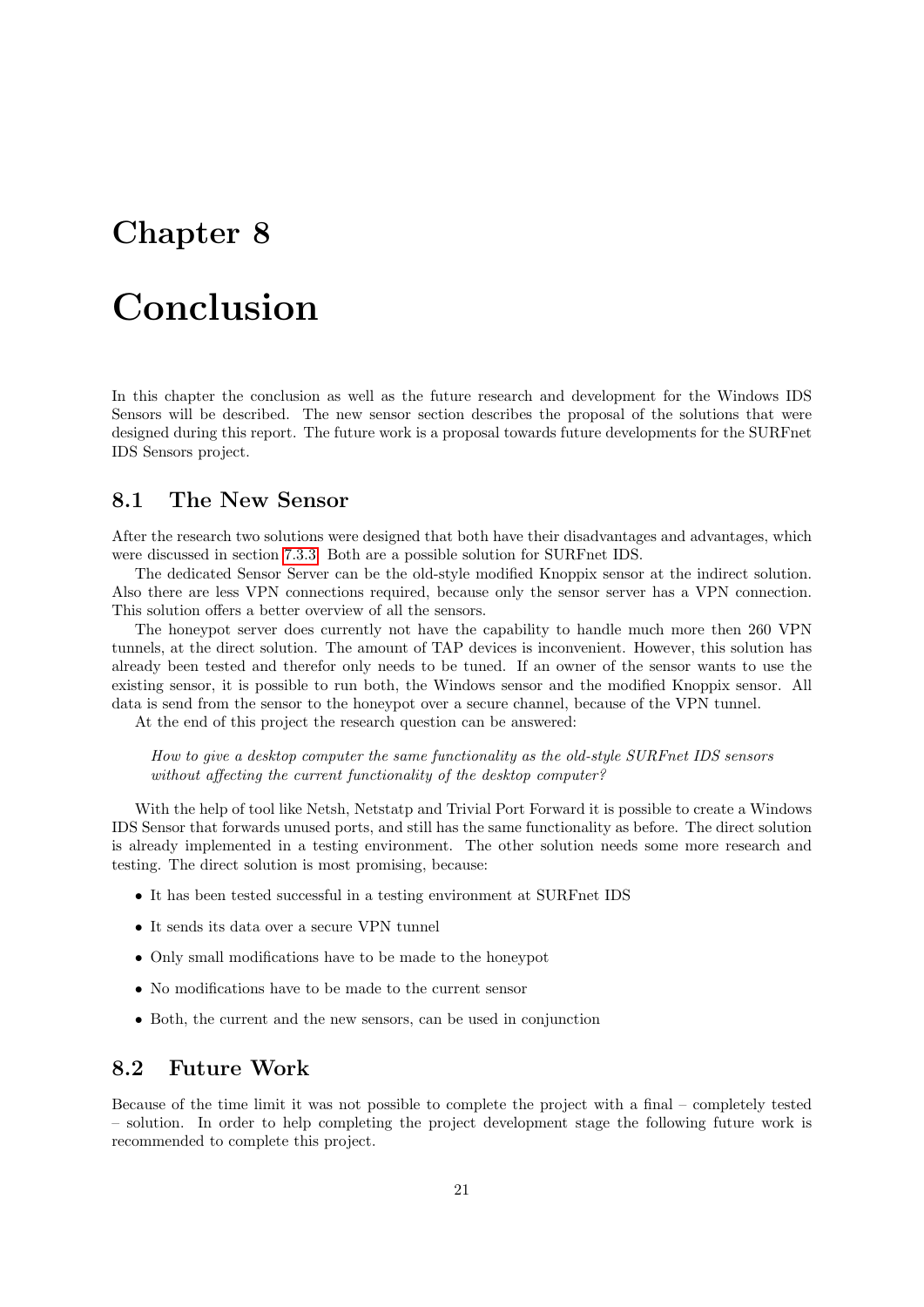#### <span id="page-23-0"></span>8.2.1 Sensors

At the moment the sensor is checking which ports are open and forwarding all other ports to the honeypot server. A better and possible even faster solution would be to make a list of all used ports and refresh this every x seconds. When an attacker attacks the sensor, the sensor checks whether the port is in use. If the reply is negative the sensor forwards the port to the honeypot. With this method you do not have to re-forward every port after a refresh of the used ports, this saves time and resources.

In order to keep the source IP-address intact with the indirect solution, the IP-packages must be encapsulated. This is already discussed on page [17.](#page-19-2) Because of the time limit of this project we recommend that another project is started that researches what the best option for the data transfer should be.

The project could be extended to work in corporation with the Windows XP Firewall. It can then check what ports are blocked/un-blocked to get a more information about the ports that are in use, for instance the Netbios ports that are in use by default.

Extending the SURFnet IDS with Windows-based sensors increases the functionality of the total system. It gathers more information to analyze and it enables to install sensors in all sectors of a network infrastructure.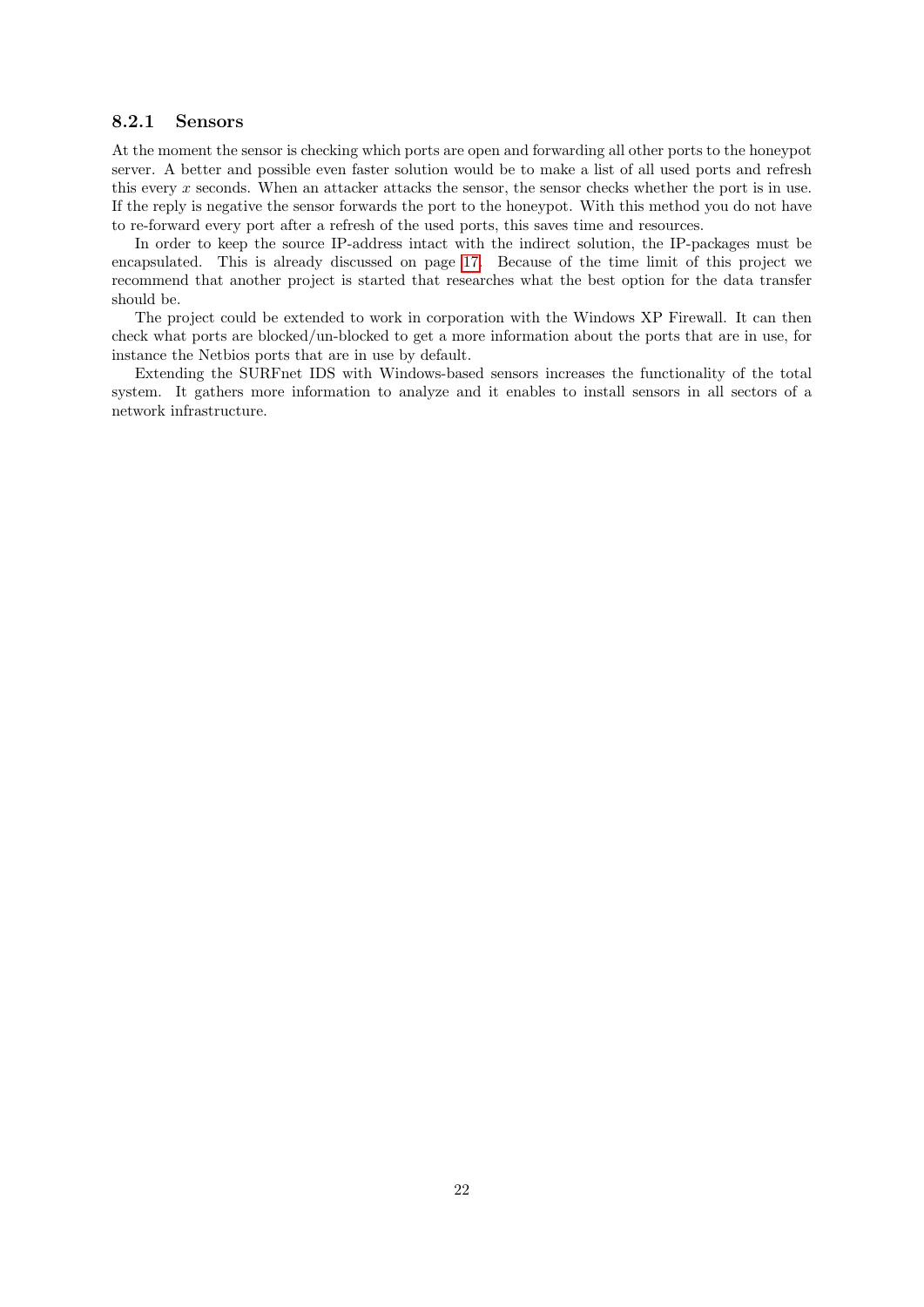# Bibliography

#### <span id="page-24-0"></span>[1] IDS

<http://www.honeypots.net> - Articles about IDS and honeypots <http://www.networkintrusion.co.uk/ids.htm> - Different kinds of IDS's [http://en.wikipedia.org/wiki/Intrusion-detection](http://en.wikipedia.org/wiki/Intrusion-detection_system) system - What is an IDS [http://www.windowsecurity.com/articles/Hids](http://www.windowsecurity.com/articles/Hids_vs_Nids_Part1.html) vs Nids Part1.html - Host IDS vs. Network IDS

<span id="page-24-1"></span>[2] Snort

<http://www.snort.org> - Homepage of the Snort Project

<span id="page-24-2"></span>[3] Tripwire

<www.utexas.edu/its/sds/faq/tripwire.html> - Homepage of the Tripwire Project

<span id="page-24-3"></span>[4] Prelude

<http://www.prelude-ids.org> - Homepage of the Prelude IDS Project

- <span id="page-24-4"></span>[5] SURFnet IDS <http://ids.surfnet.nl> - Homepage SURFnet IDS http://staff.science.uva.nl/<sup>∼</sup>[delaat/snb-2005-2006/p29/report.pdf](http://staff.science.uva.nl/~delaat/snb-2005-2006/p29/report.pdf) - Pilot project of SURFnet IDS
- <span id="page-24-5"></span>[6] Nepenthes

<http://nepenthes.mwcollect.org> - Homepagina of the Nepenthes Project <http://sourceforge.net/projects/nepenthes> - Download and information about Nepenthes at Sourceforge

- <span id="page-24-10"></span>[7] Source based routing <http://www.wlug.org.nz/SourceBasedRouting> - Source based routing explained
- <span id="page-24-11"></span>[8] NAT <http://www.netfilter.org/documentation/HOWTO/NAT-HOWTO.txt> - NAT Howto
- <span id="page-24-6"></span>[9] Netstat

<http://en.wikipedia.org/wiki/Netstat> - Information about Netstat [http://www.microsoft.com/technet/prodtechnol/windowsserver2003/nl/library/](http://www.microsoft.com/technet/prodtechnol/windowsserver2003/nl/library/ServerHelp/7b3ae3c0-4b95-4cb7-a290-57b22824194b.mspx?mfr=true) [ServerHelp/7b3ae3c0-4b95-4cb7-a290-57b22824194b.mspx?mfr=true](http://www.microsoft.com/technet/prodtechnol/windowsserver2003/nl/library/ServerHelp/7b3ae3c0-4b95-4cb7-a290-57b22824194b.mspx?mfr=true) - Microsoft information about Netstat

<span id="page-24-7"></span>[10] TCPview

<www.microsoft.com/technet/sysinternals/utilities/TcpView.mspx> - Microsoft information about TCPview <http://www.jsifaq.com/SF/Tips/Tip.aspx?id=9321> - Information about TCPview and Netstatp

<span id="page-24-8"></span>[11] Netstatp

<http://www.jsifaq.com/SF/Tips/Tip.aspx?id=9321> - Information about Netstatp and TCPview

<span id="page-24-9"></span>[12] Fport

<http://www.foundstone.com> - Homepage of Fport <http://www.ibiblio.org/security/articles/fport.html> - Article about Fport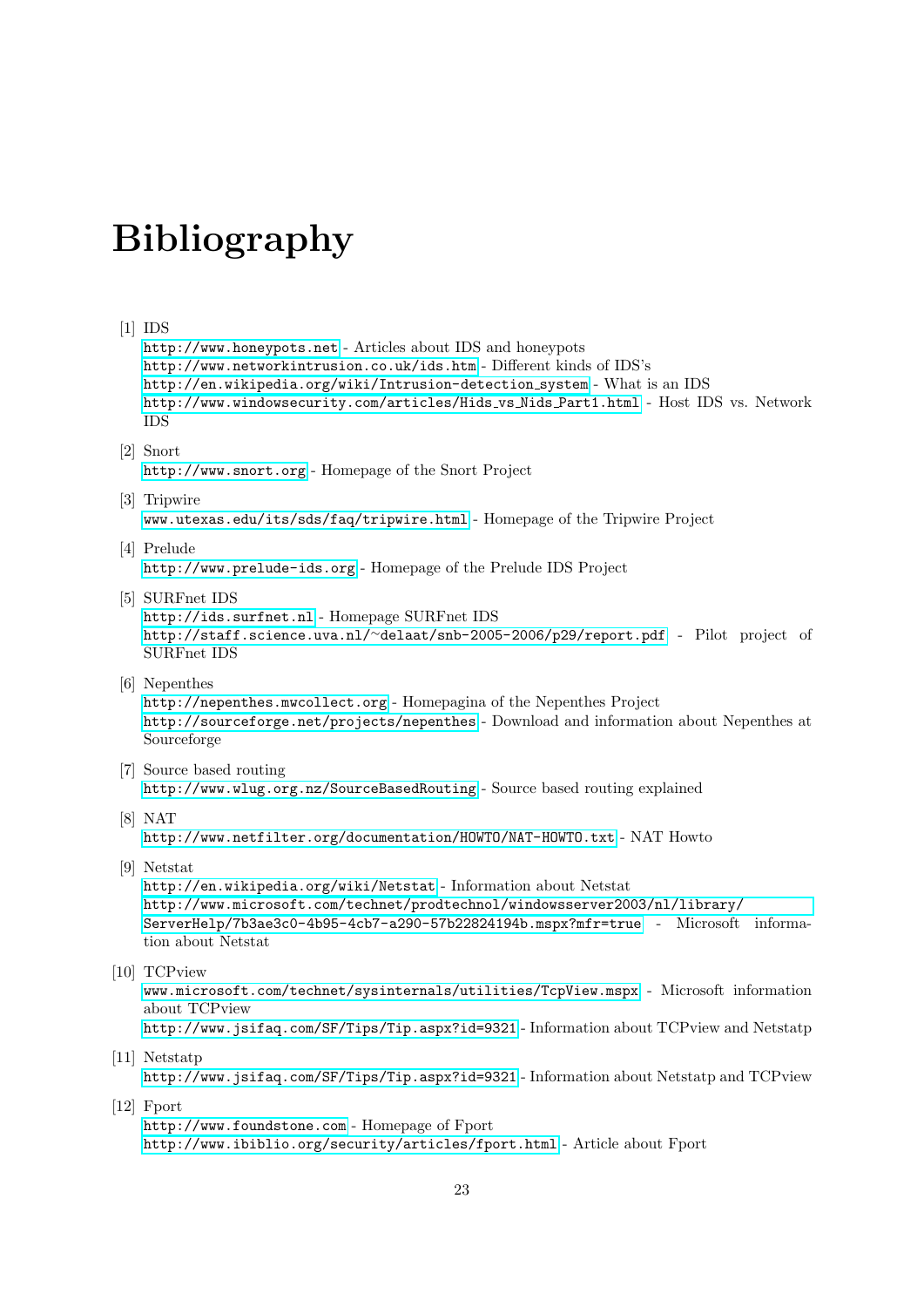- <span id="page-25-2"></span>[13] Winpcap <http://www.winpcap.org> - Homepage of Winpcap
- <span id="page-25-3"></span>[14] WinDUMP <http://www.winpcap.org/windump> - Homepage of WinDUMP
- <span id="page-25-4"></span>[15] Nmap
	- <http://insecure.org/nmap> Homepage of Nmap
- <span id="page-25-5"></span>[16] Filter driver

<http://www.microsoft.com/whdc/driver/filterdrv/default.mspx> - How to edit the I/O of Windows drivers <http://www.pcausa.com/tdisamp/default.htm> - TDI filter driver, used by firewalls

<http://www.ndis.com/papers/winpktfilter.htm> - NDIS filter driver, with pictures <http://www.codeproject.com/internet/drvfltip.asp> - Driver hook, information and code examples

[http://www.webopedia.com/TERM/B/Berkeley](http://www.webopedia.com/TERM/B/Berkeley_Packet_Filter.html) Packet Filter.html - Berkeley Packet Filter, filter used by Libpcap

- <span id="page-25-8"></span>[17] NetworkActiv <http://www.networkactiv.com> - Homepage of NetworkActiv
- <span id="page-25-7"></span>[18] Porttunnel

<http://www.steelbytes.com> - Homepage of Steelbytes, manufacturer of Porttunnel

<span id="page-25-10"></span>[19] TCP Port Rerouter

<http://www.zdnet.fr/telecharger/windows/fiche/0,39021313,22036862s,00.htm> - Article about TCP Port Rerouter

- <span id="page-25-6"></span>[20] Wintunnel <http://www.codeproject.com/cs/internet/WinTunnel.asp> - Homepage of Wintunnel
- <span id="page-25-9"></span>[21] Portforward [http://rtfm.insomnia.org/](http://rtfm.insomnia.org/~qg/portforward.html)<sup>∼</sup>qg/portforward.html - Homepage of Trivial Port Forwarding
- <span id="page-25-11"></span>[22] Netsh

[http://www.microsoft.com/resources/documentation/windows/xp/all/proddocs/en-us/](http://www.microsoft.com/resources/documentation/windows/xp/all/proddocs/en-us/netsh.mspx?mfr=true) [netsh.mspx?mfr=true](http://www.microsoft.com/resources/documentation/windows/xp/all/proddocs/en-us/netsh.mspx?mfr=true) - Microsoft's webpage about Netsh <http://www.computerhope.com/netsh.htm> - Explanation of the Netsh command

- <span id="page-25-0"></span>[23] OpenVPN <http://www.openvpn.org> - Homepage of the OpenVPN Project
- [24] Privacy

<http://www.securityfocus.com/infocus/1703> - Article about security issues and privacy aspects of IDS systems in the US

<http://www.securityfocus.com/news/4004> - Use a Honeypot, go to prison

<span id="page-25-1"></span>[25] Figures

The sources of the various figures of this document: Figure [3.1](#page-7-2) : <http://ids.surfnet.nl/global.php> Figure [7.4](#page-20-2) : <http://www.ietf.org/rfc/rfc2003.txt>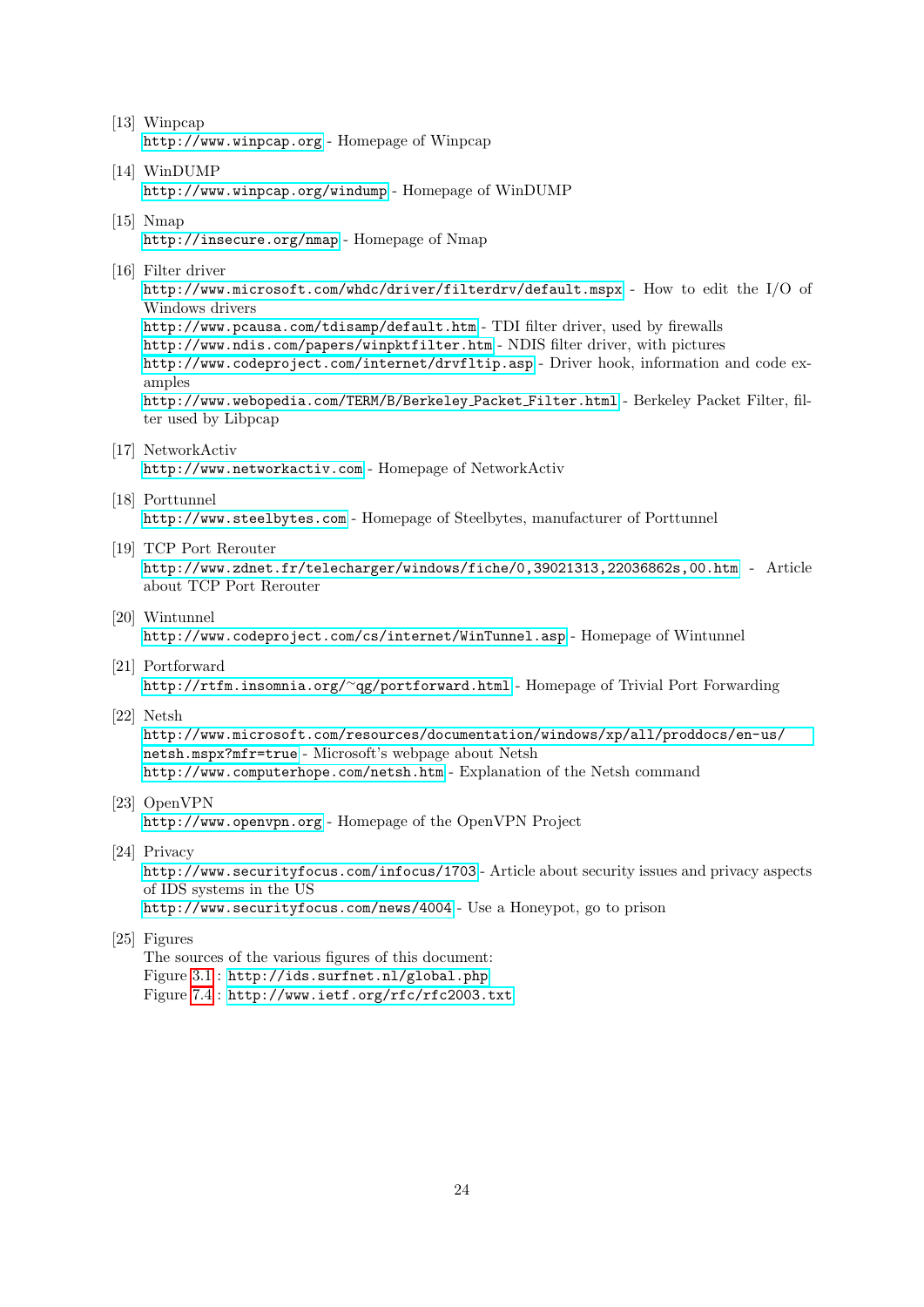# <span id="page-26-0"></span>Appendixes

### <span id="page-26-1"></span>9.1 Netstatp

We have modified Netstatp. The following source code is the part where the ports are opened. In this example we try to open ports 22 to 80. The UsedTCPports array contains the used ports. If a port is not in use it can be forwarded in two manners. The first one is uses the Trivial Port Forwarding, and the second uses Netsh (which is used in the direct solution with layer-3 VPN tunnels).

```
//
// Now we are going to open the ports
//
for( want_to_open = 22; want_to_open < 81; want_to_open++) {
opencheck=0;
for(i = 0; i < tcpExTable->dwNumEntries; i++ ) {
if (UsedTCPports[i] == want_to_open){
opencheck=1;
}
}
if (opencheck == 0) {
//
//To open the ports 2 options can be used, the first is using a c++ script called portforward
//The second one is using the windows netsh solution
//
// Portforward.exe
sprintf(command, "start /B portforward.exe %d 192.87.118.61 %d", want_to_open, want_to_open);
system(command);
//Netsh
//sprintf(command, "netsh routing ip nat add portmapping lan tcp 0.0.0.0 %d 10.0.0.1 %d", want_to_op
//system(command);
printf("Opening port %d\n", want_to_open);
}
}
```